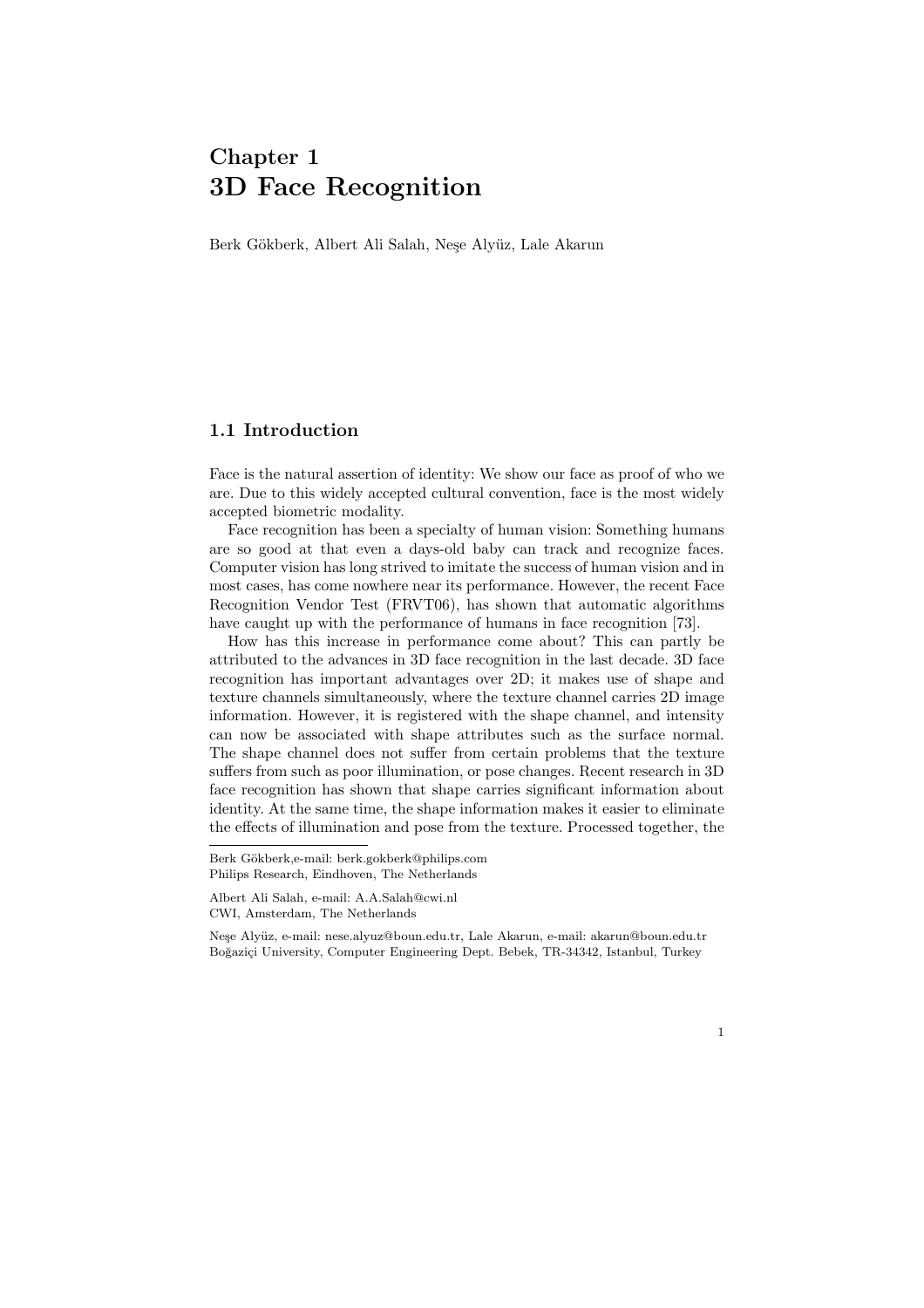shape and the texture make it possible to achieve high performances under different illumination and pose conditions.

Although 3D offers additional information that can be exploited to infer the identity of the subject, this is still not a trivial task: External factors such as illumination and camera pose have been cited as complicating factors. However, there are internal factors as well: Faces are highly deformable objects, changing shape and appearance with speech and expressions. Humans use the mouth and the vocal tract to produce speech; and the whole set of facial muscles to produce facial expressions. Human vision can deal with face recognition under these conditions. Automatic systems are still trying to devise strategies to tackle expressions. A third dimension complicating face recognition is the time dimension. Human faces change primarily due to two factors. The first factor is ageing: All humans naturally age. This happens very fast at childhood, somewhat slower once adulthood is reached. The other factor is intentional: Humans try to change the appearance of their faces through hair style, make-up and accessories. Although the intention is usually to enhance the beauty of the individual, the detrimental effects for automatic face recognition are obvious.

This chapter will discuss advances in 3D face recognition together with open challenges and ongoing research to overcome these. In Section 2, we discuss real-world scenarios and acquisition technologies. In Section 3, we overview and compare 3D face recognition algorithms. In Section 4, we outline outstanding challenges and present a case study from our own work; and in chapter 5, we present conclusions and suggestions for research directions. A number of questions touching on the important points of the chapter can be found at the end.

# 1.2 Technology and Applications

# 1.2.1 Acquisition Technology

Among biometric alternatives, facial images offer a good trade-off between acceptability and reliability. Even though iris and fingerprint biometrics provide accurate authentication, and are more established as biometric technologies, the acceptibility of face as a biometric makes it more convenient. 3D face recognition aims at bolstering the accuracy of the face modality, thereby creating a reliable and non-intrusive biometric.

There exist a wide range of 3D acquisition technologies, with different cost and operation characteristics. The most cost-effective solution is to use several calibrated 2D cameras to acquire images simultaneously, and to reconstruct a 3D surface. This method is called stereo acquisition, even though the number of cameras can be more than two. An advantage of these type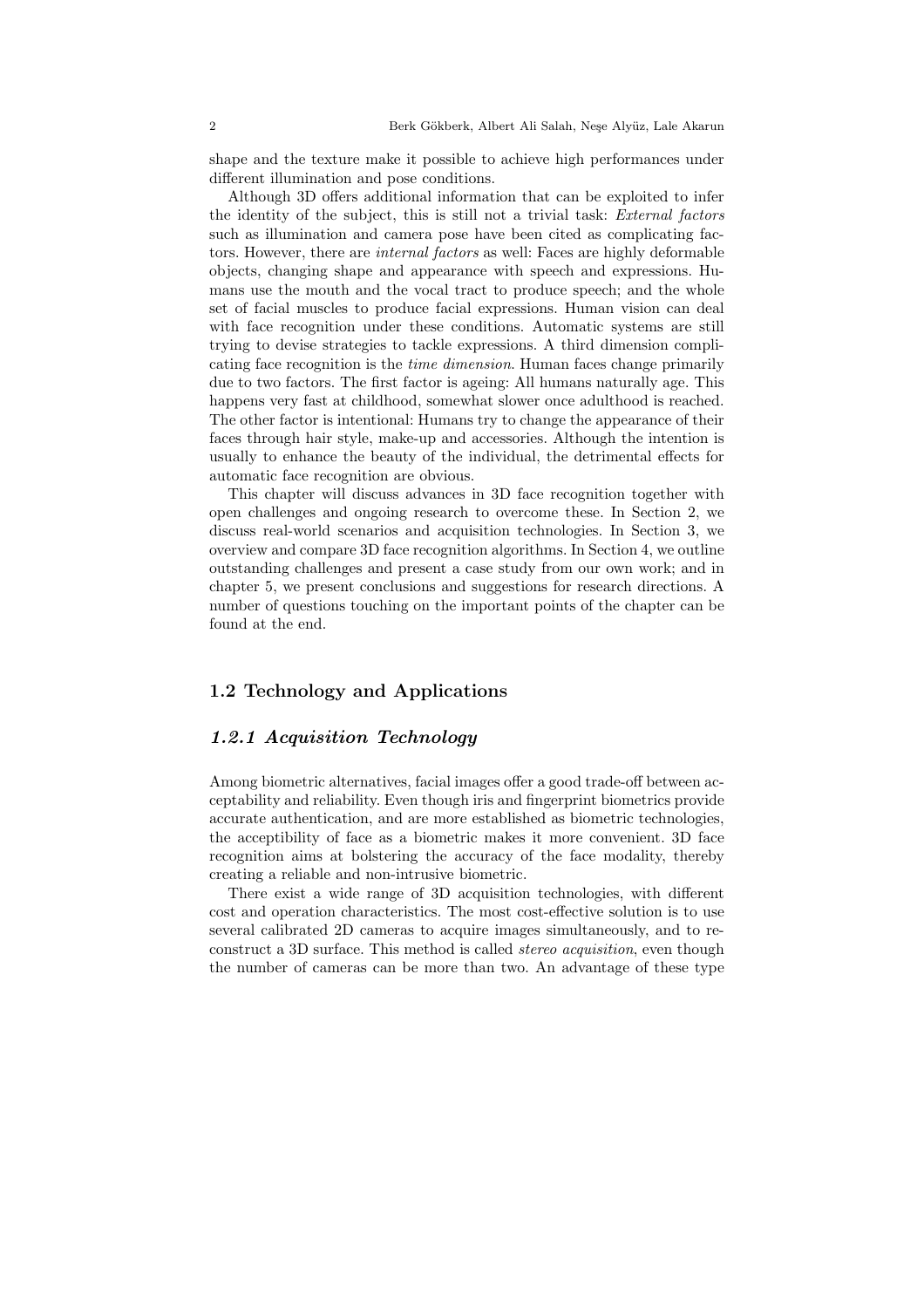of systems is that the acquisition is fast, and the distance to the cameras can be adjusted via calibration settings, but these systems require good and constant illumination conditions.

The reconstruction process for stereo acquisition can be made easier by projecting a structured light pattern on the facial surface during acquisition. The structured light methods can work with a single camera, but require a projection apparatus. This usually entails a larger cost when compared to stereo systems, but a higher scan accuracy. The potential drawbacks of structured light systems is their sensitivity to external lighting conditions and the requirement of a specific acquisition distance for which the system is calibrated. Another problem associated with structured light is that the projected light interferes with the color image, and needs to be turned off to generate it. Some sensors avoid this problem by using near infrared structured light.

Yet a third category of scanners relies on active sensing: A laser beam reflected from the surface indicates the distance, producing a range image. These types of laser sensors, used in combination with a high resolution color camera, give high accuracies, but sensing takes time.

The typical acquisition distance for 3D scanners varies between 50 cm and 150 cm, and laser scanners are usually able to work with longer distances (up to 250 cm) when compared to stereo and structured light systems. Structured light and laser scanners require the subject to be motionless for a short duration (0.8 to 2.5 seconds in the currently available systems), and the effect of motion artifacts can be much more detrimental for 3D in comparison to 2D. Laser scanners are able to provide  $20-100 \mu m$  accuracy in the acquired points. The presence of strong motion artifacts would make a strong smoothing necessary, which will dispel the benefits of having such a great accuracy. Simultaneous acquisition of a 2D image is an asset, as it enables fusion of 2D and 3D methods to potentially greater accuracy. The amount of collected data affects scan times, but also the time of transfer to the host computer, which can be significant. For instance a Minolta 910 scanner requires 0.3 seconds to scan the target in the fast mode (about 76K points), and about 1 second to transfer it to the computer. Longer scan times also result in motion-related problems, including poor 2D-3D correspondence. Table 1.1 lists properties of some commercial sensors.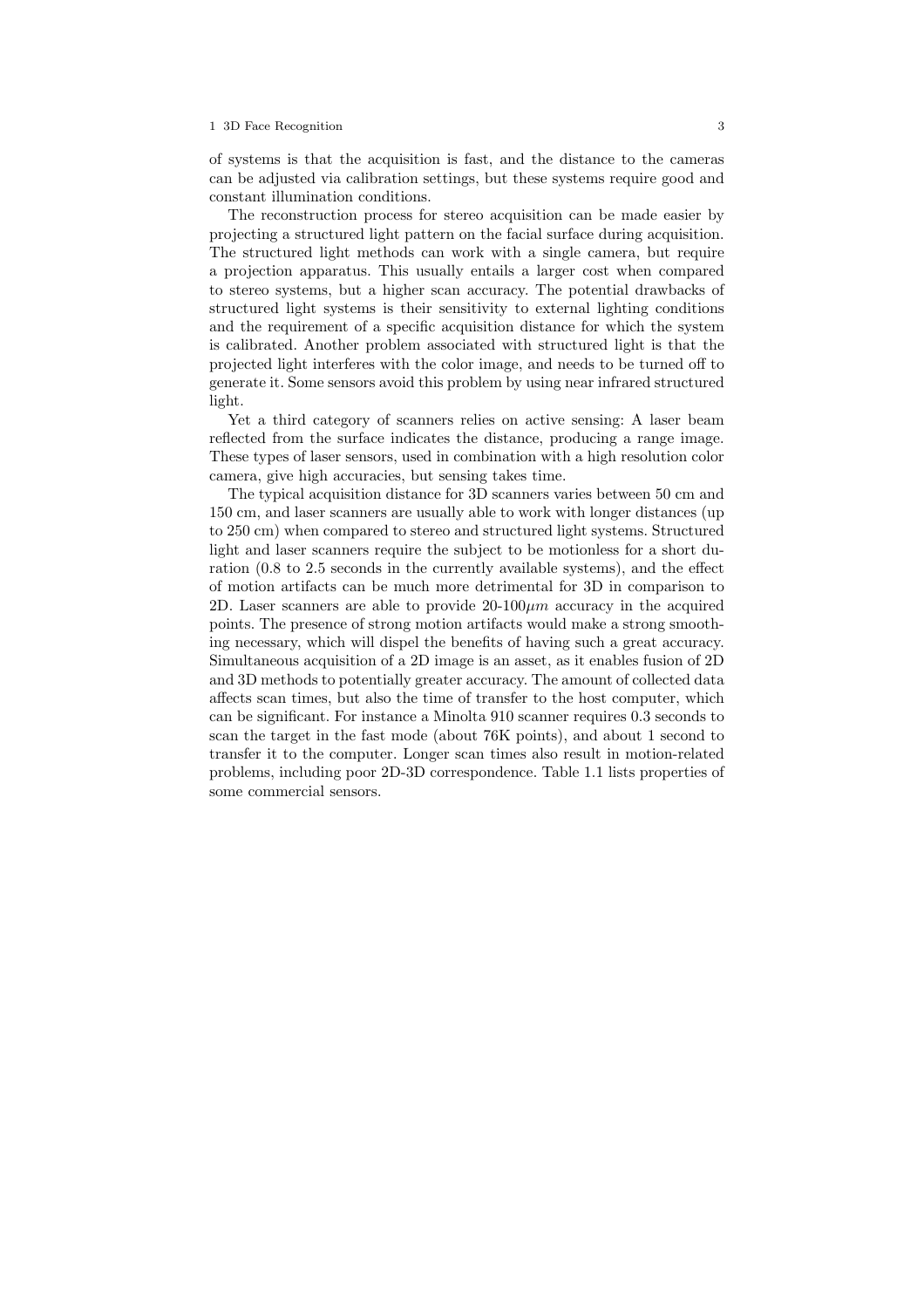| Table 1.1 3D scanners used for face recognition. |                       |                                            |                                  |                                        |                     |               |                                                  |
|--------------------------------------------------|-----------------------|--------------------------------------------|----------------------------------|----------------------------------------|---------------------|---------------|--------------------------------------------------|
| Scanner                                          | Scanning              | Scan                                       |                                  | Range Field of View Accuracy Databases |                     |               | Website                                          |
|                                                  | Technology            | Time                                       |                                  |                                        |                     |               |                                                  |
| 3DMD                                             | $struc-1.5$<br>Stereo |                                            | $0.5$ m                          | not specified                          | $0.5$ mm            | BU-3DFE.      | www.3dmd.com                                     |
|                                                  | tured light           | msec                                       |                                  |                                        |                     | ASU PRISM     |                                                  |
| Konica Minolta Laser scanner                     |                       | $2.5$ sec                                  | $\overline{c}$<br>$\frac{6}{10}$ | 463x347x500                            | $0.16$ mm           |               | FRGC, IV <sup>2</sup> , www.konicaminolta-3d.com |
| 300/700/9i/910                                   |                       |                                            | $1.2 \text{ m}$                  |                                        |                     | GavabDB       |                                                  |
| Inspeck Mega-Structured                          |                       | $0.7$ sec                                  | $1.1 \text{ m}$                  | 435x350x450                            | $0.3$ mm            | Bosphorus     | www.inspeck.com                                  |
| Capturor II                                      | light                 |                                            |                                  |                                        |                     |               |                                                  |
| Geometrix Face-Stereo camera                     |                       | 1 sec                                      | 1 m                              | not specified                          | not specified IDENT |               | www.geometrix.com                                |
| vision (ALIVE                                    |                       |                                            |                                  |                                        |                     |               |                                                  |
| Tech)                                            |                       |                                            |                                  |                                        |                     |               |                                                  |
| Bioscrypt                                        | Near                  | $inf \text{ared} < 1 \text{ sec}$ [0.9-1.8 |                                  | not specified   not specified N/A      |                     |               | www.bioscrypt.com                                |
| VisionAccess                                     | light                 |                                            | E                                |                                        |                     |               |                                                  |
| $\frac{1}{2}$ (formerly $AA$ )                   |                       |                                            |                                  |                                        |                     |               |                                                  |
| Cyberware PX                                     | Laser scanner         | 16 sec                                     | $0.5$ to $1$                     | 440x360                                | $0.4$ mm            | $\frac{A}{N}$ | www.cyberware.com                                |
|                                                  |                       |                                            | Ξ                                |                                        |                     |               |                                                  |
| Cyberware 3030                                   | Laser scanner         | 30 sec                                     | $<0.5$ m                         | 300x340x300                            | $0.35$ mm           | BJUT-3D       | www.cyberware.com                                |
| Genex 3D                                         | Stereo                | $struc-$ 0.5 sec                           | $\mathbb{I}$                     | 510x400x300                            | $0.6$ mm            | $\frac{A}{N}$ | www.genextech.com                                |
| FaceCam                                          | tured light           |                                            |                                  |                                        |                     |               |                                                  |
| Breuckmann                                       | Structured            | $2$ sec                                    | 1 m                              | 600x460                                | $0.43$ mm           | $\frac{A}{N}$ | www.breuckmann.com                               |
| FaceScan III                                     | light                 |                                            |                                  |                                        |                     |               |                                                  |

| J |
|---|
|   |
| j |
|   |
|   |
| i |
| ¢ |
|   |
|   |
|   |
|   |
|   |
| ¢ |
|   |
|   |
| ì |
|   |
|   |
| i |
|   |
|   |
|   |
| Ë |
|   |
|   |
|   |
|   |
|   |
|   |
|   |
|   |
| ć |
|   |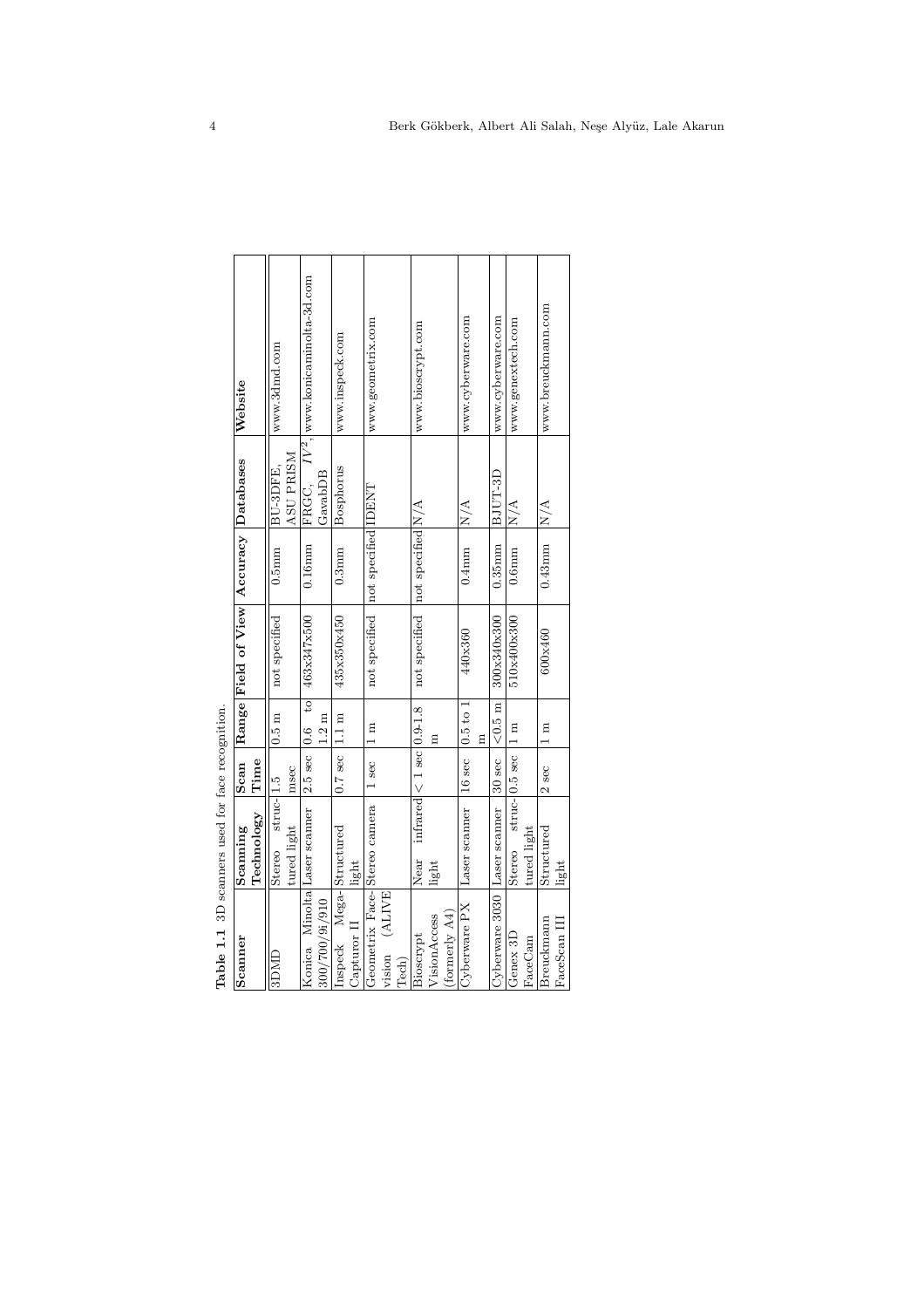# 1.2.2 Application Scenarios

Scenario 1 - Border Control: Since 3D sensing technology is relatively costly, its primary application is the high-security, high-accuracy authentication setting, for instance the control point of an airport. In this scenario, the individual briefly stops in front of the scanner for acquisition. The full face scan can contain between 5.000 to 100.000 3D points, depending on the scanner technology. This data is processed to produce a biometric template, of the desired size for the given application. Template security considerations and the storage of the biometric templates are important issues. Biometric databases tend to grow as they are used; the FBI fingerprint database contains about 55 million templates.

In verification applications, the storage problem is not so vital since templates are stored in the cards such as e-passports. In verification, the biometric is used to verify that the scanned person is the person who supplied the biometric in the e-passport, but extra measures are necessary to ensure that the e-passport is not tampered with. With powerful hardware, it is possible to include a screening application to this setting, where the acquired image is compared to a small set of individuals. However, for a recognition setting where the individual is searched among a large set of templates, biometric templates should be compact.

Another challenge for civil ID applications that assume enrollment of the whole population is the deployment of biometric acquisition facilities, which can be very costly if the sensors are expensive. This cost is even greater if multiple biometrics are to be collected and used in conjunction.

Scenario 2 - Access Control: Another application scenario is the control of a building, or an office, with a manageable size of registered (and authorized) users. Depending on the technology, a few thousand users can be managed, and many commercial systems are scalable in terms of users with appropriate increase in hardware cost. In this scenario, the 3D face technology can be combined with RFID to have the template stored on a card together with the unique RFID tag. Here, the biometric is used to authenticate the card holder given his/her unique tag.

Scenario 3 - Criminal ID: In this scenario, face scans are acquired from registered criminals by a government-sanctioned entity, and suspects are searched in a database or in videos coming from surveillance cameras. This scenario would benefit most from advances in 2D-3D conversion methods. If 2D images can be reliably used to generate 3D models, the gallery can be enhanced with 3D models created from 2D images of criminals, and acquired 2D images from potential criminals can be used to initiate search in the gallery.

Scenario 4 - Identification at a Distance: For scenarios 1 to 3, available commercial systems can be employed. A more challenging scenario is identification at a distance, when the subject is sensed in an arbitrary situation. In this scenario, people can be far away from the camera, unaware of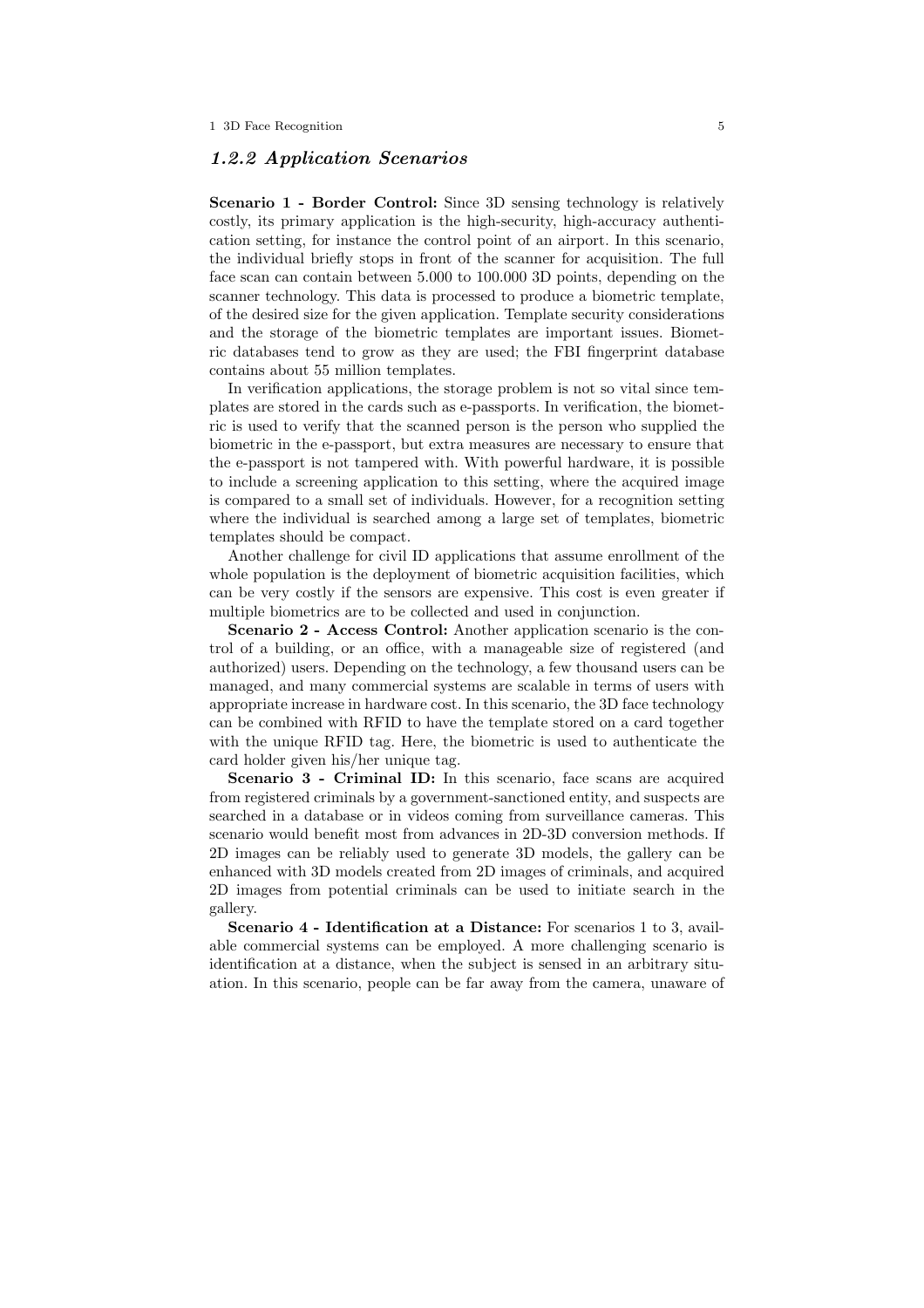the sensors. In such cases, challenge stems from these types of un-cooperative users. Assuming that the template of the subject is acquired with a neutral expression, it is straightforward for a person who tries to avoid being detected to change parts of his or her facial surface by a smiling or open-mouthed expression. Similarly, growing a moustache or a beard, or wearing glasses can make the job of identifying the person difficult. A potential solution to this problem is to use only the rigid parts of the face, most notably the nose area, for recognition. However, restricting the input data to such a small area means that a lot of useful information will be lost, and the overall accuracy will decrease. Furthermore, certain facial expressions affect the nose and subsequently cause a drop in the recognition accuracy.

This scenario also includes consumer identification, where a commercial entity identifies a customer for personalized services. Since convenience is of utmost importance in this case, face biometrics are preferable to most alternatives.

Scenario 5 - Access to Consumer Applications: Finally, a host of potential applications are related with appliances and technological tools that can be proofed against theft with the help of biometrics. For this type of scenario, the overall system cost and user convenience are more important than recognition accuracy. Therefore, stereo camera based systems are more suited for these types of applications. Computers, or even cell phones with stereo cameras can be protected with this technology. Automatic identification has additional benefits that can increase the usefulness of such systems. For instance a driver authentication system using 3D facial characteristics may provide customization for multiple users in addition to ensuring security. Once the face acquisition and analysis tools are in place, this system can also be employed for opportunistic purposes, for instance to determine drowsiness of the driver by facial expression analysis.

# 1.3 3D Face Recognition Technology

A 3D face recognition system usually consists of the following stages: 1) preprocessing of raw 3D facial data, 2) registration of faces, 3) feature extraction, and 4) matching  $[2, 87, 19, 72, 30]$  Figure 1.1 illustrates the main components of a typical 3D face recognition system. Prior to these steps, the 3D face should be localized in a given 3D image. However, currently available 3D face acquisition devices have a very limited sensing range and the acquired image usually contains only the facial area. Under such circumstances, recognition systems do not need face detection modules. With the availability of more advanced 3D sensors that have large range of view, we foresee the development of highly accurate face detection systems that use 3D facial shape data together with the 2D texture information. For instance, in [25], a 3D face detector that can localize the upper facial part under occlusions is proposed.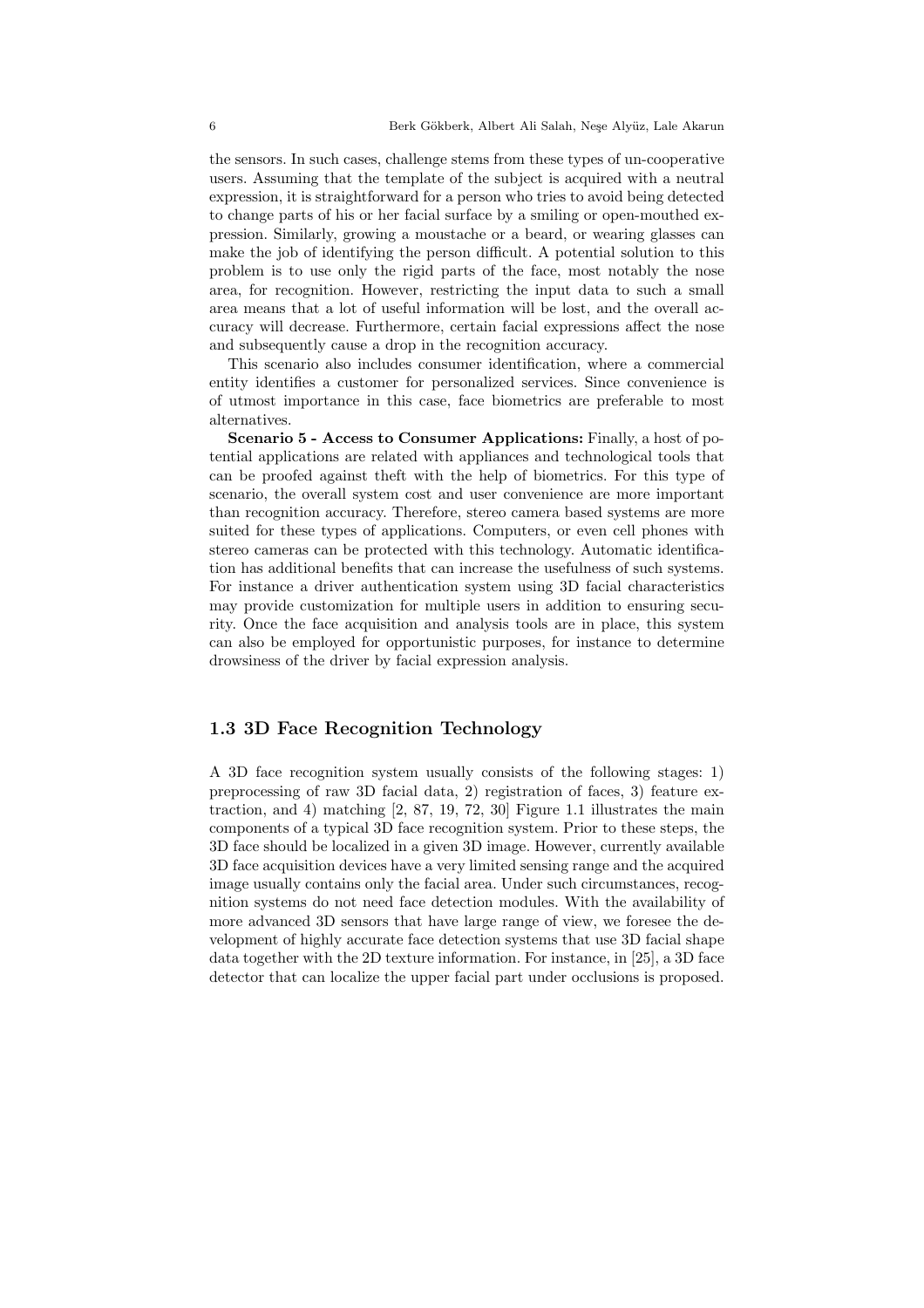The preprocessing stage usually involves simple but critical operations such as surface smoothing, noise removal, and hole filling. Depending on the type of the 3D sensor, the acquired facial data may contain significant amount of local surface perturbations and/or spikes. If the sensor relies on reflected light for 3D reconstruction, dark facial regions such as eyebrows and eye pupils do not produce 3D data, whereas specular surfaces scatter the light: As a result, these areas may contain holes. In addition, noise and spike removal algorithms also produce holes. These holes should be filled at the preprocessing phase.

After obtaining noise-free facial regions, the most important phases in the 3D face recognition pipeline are the registration and feature extraction phases. Since human faces are similar to each other, accurate registration is vital for extracting discriminative features. Face registration usually starts with acceptable initial conditions. For this purpose, facial landmarks are usually used to pre-align faces. However, facial feature localization is not an easy task under realistic conditions. Here, we survey methods that are proposed for 3D landmarking, registration, feature extraction, and matching.



Fig. 1.1 Overall pipeline of a typical 3D face recognition system.

# 1.3.1 Automatic Landmarking

Robust localization of facial landmarks is an important step in 2D and 3D face recognition. When guided by accurately located landmarks, it is possible to coarsely register facial images, increasing the success of subsequent fine registration.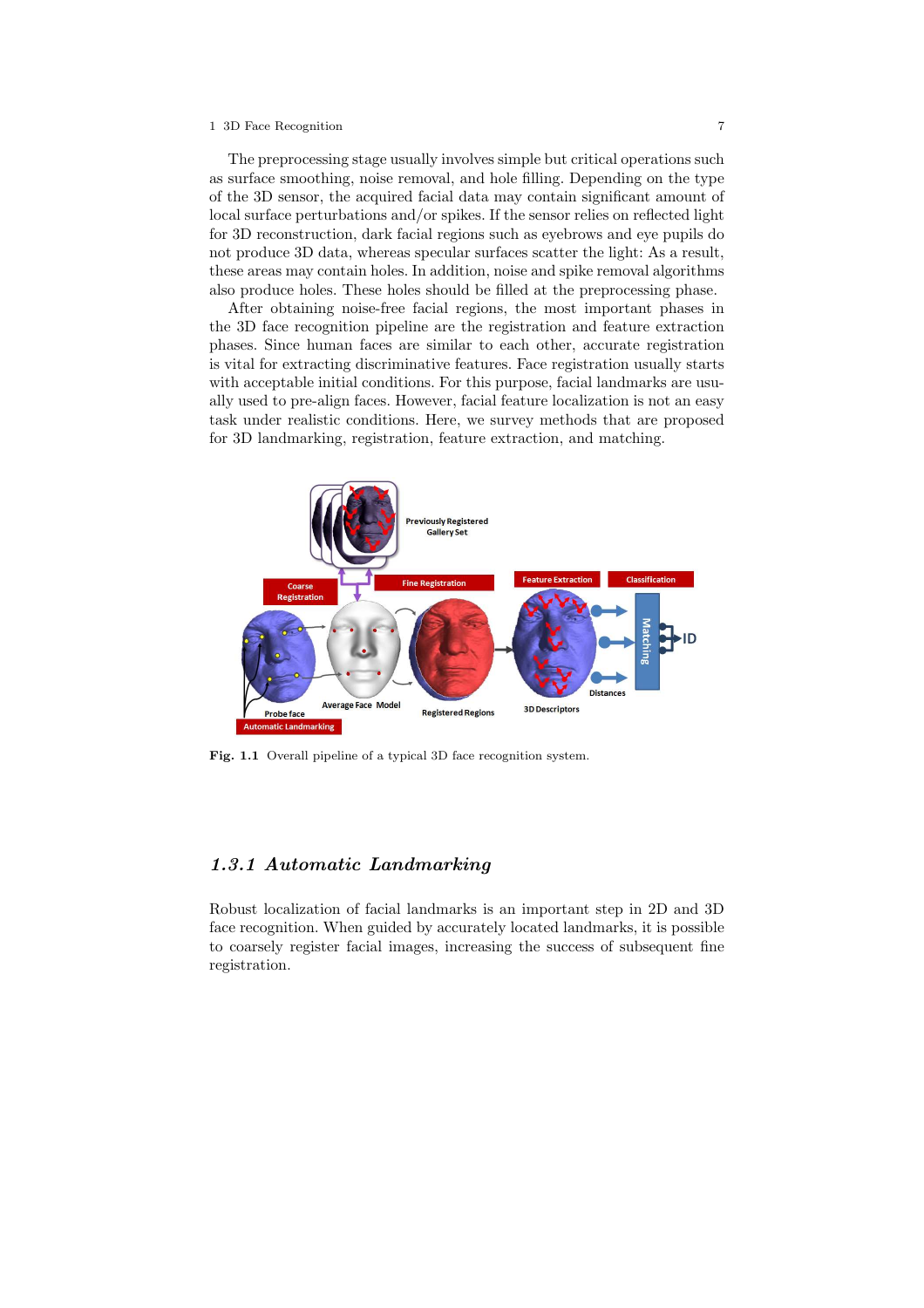The most frequently used approach to facial landmark detection is to devise a number of heuristics that seem to work for the experimental conditions at hand [9, 16, 45, 53, 99, 101]. These can be simple rules, such as taking the point closest to the camera as the tip of the nose [24, 102], or using contrast differences to detect eye regions [54, 102]. For a particular dataset, these methods can produce very accurate results. However, for a new setting, these methods are not always applicable. Another typical approach in landmark localization is to detect the easiest landmark first, and to use it in constraining the location of the next landmark [9, 16, 24]. The problem with these methods is that one erroneously located landmark makes the localization of the next landmark more difficult, if not impossible.

The second popular approach avoids error accumulation by jointly optimizing structural relationships between landmark locations and local feature constraints [88, 98]. In [98], local features are modeled with Gabor jets, and a template library (called the bunch) is exhaustively searched for the best match at each feature location. A canonic graph serves as a template for the inter-feature distances, and deviations from this template are penalized by increases in internal energy. In [40], an attentive scheme is employed to constrain the detailed search to smaller areas. A feature graph is generated from the feature point candidates, and a simulated annealing scheme is used to find the distortion relative to the canonic graph that results in the best match. A large number of facial landmarks (typically 30-40) are used for these methods and the optimization is difficult as the matching function exhibits many local minima. Most of the landmarks used in this scenario do not have sufficiently discriminating local features associated with them. For instance landmarks along the face boundary produce very similar features.

The third approach is the adaptation of feature-based face detection algorithms to the problem of landmarking [12, 29]. Originally, these methods are aimed at finding a bounding box around the face. Their application to the problem of exact facial landmarking calls for fine-tuning steps.

The problem is no less formidable in 3D, although the prominence of the nose makes it a relatively easy candidate for fast, heuristic-based approaches. If the symmetry axis can be found, it is relatively easy to find the eye and mouth corners [45]. However, the search for the symmetry axis can be costly without the guiding landmarks. Curvature-based features seem to be promising in 3D due to their invariance to several transformations [53, 24]. Especially, Gaussian and mean curvatures are frequently used to locate and segment facial parts. For instance, in [5], multi-scale curvature features are used to localize several salient points such as eye pits and nose. However, curvature-based descriptors suffer from a number of problems. Reliable estimation of curvature requires a strong pre-processing that eliminates surface irregularities, especially near eye and mouth corners. Two problems are associated with this pre-processing: The computational cost is high, and the smoothing destroys local feature information to a great extent, producing many points with similar curvature values in each local neighbourhood. One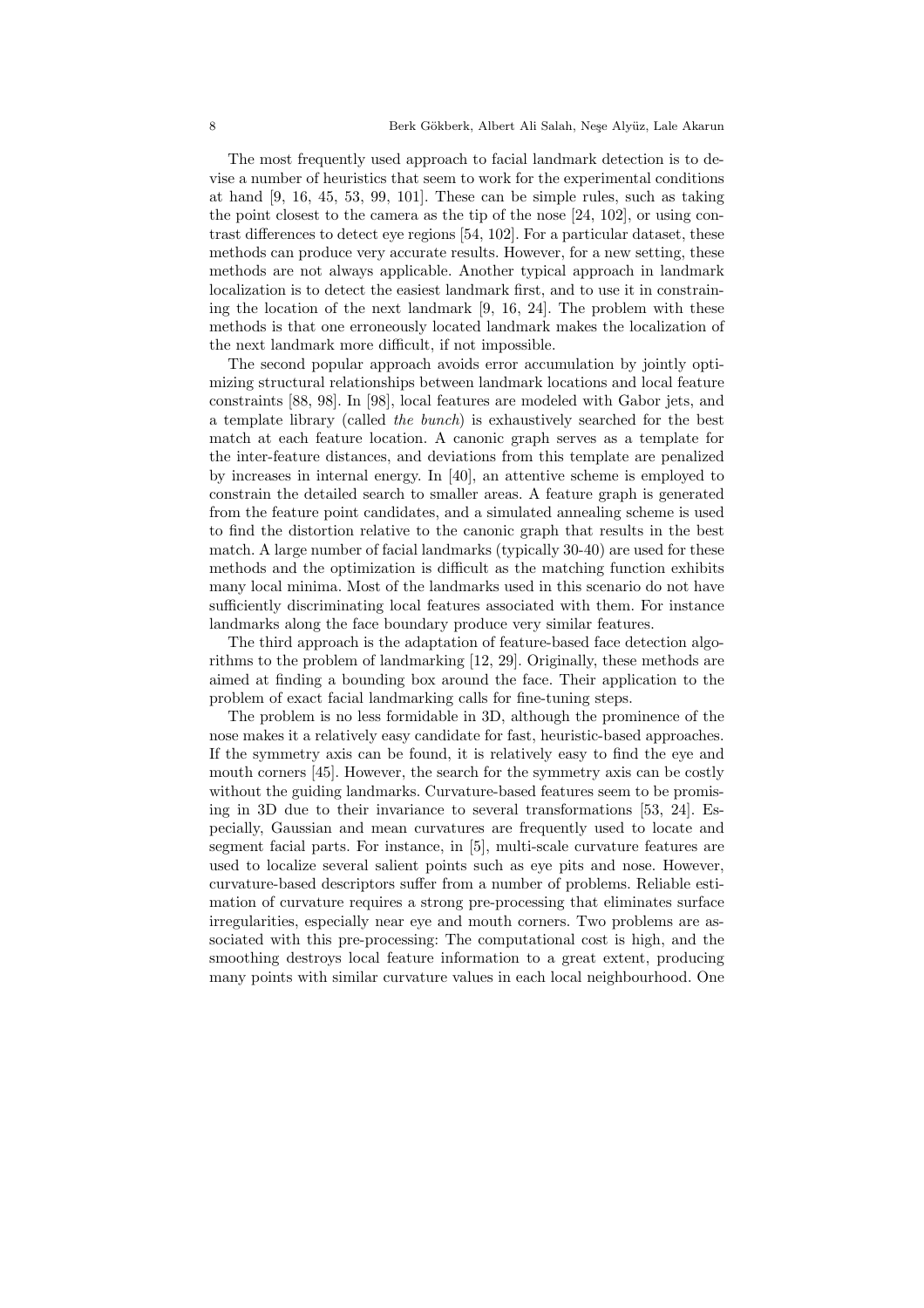issue that makes consistent landmarking difficult is that the anatomical landmarks are defined in structural relations to each other, and the local feature information is sometimes not sufficient to determine them correctly. For flatnosed persons, the "tip of the nose" is not a point, but a whole area of points with similar curvature. More elaborate 3D methods, like spin images, are very costly in practice [26].

It is possible to use 3D information in conjunction with 2D for landmark localization [16, 24, 6]. Although the illumination sensitivity of the 2D features will have a detrimental effect on the joint model, one can use features that are relatively robust to changes in illumination. In [24], 2D Harris corners are used together with 3D shape indices. In some cases 3D is just used to constrain the 2D search [16, 6]. Under consistent illumination conditions, 2D is richer in discriminative information, but 3D methods are found to be more robust under changing illumination conditions [81].

In [81] and [82] statistical feature models are used to detect each facial feature independently on 3D range images. The advantage of this method is that no heuristics are used to tailor the detection to each landmark separately. A structural analysis subsystem is used between coarse and fine detection. Separating structural analysis and local feature analysis avoids high computational load and local minima issues faced by joint optimization approaches [83]. Fig. 1.2 shows the amount of statistical information available in 2D and 3D face images for independent detection of different landmarks.

## 1.3.2 Automatic Registration

Registration of facial scans is guided by automatically detected landmarks, and greatly influences the subsequent recognition. 3D face recognition research is dominated by dense registration based methods, which establish point-to-point correspondences between two given faces. For recognition methods based on point cloud representation, this type of registration is the standard procedure, but even range image-based methods benefit from this type of registration.

Registration is potentially the most expensive phase of the 3D face recognition process. We distinguish between *rigid* and *non-rigid* registration, where the former aligns facial scans by an affine transformation, and the latter applies deformations to align facial structures more closely. For any test scan, registration needs to be performed only once for an authentication setting. For the recognition setting, the two extreme approaches are registering the query face to all the faces in the gallery, or to a single average face model (AFM), which automatically establishes correspondence with all the gallery faces, which have been registered with the AFM prior to storage. In between these extremes, a few category-specific AFMs (for instance one AFM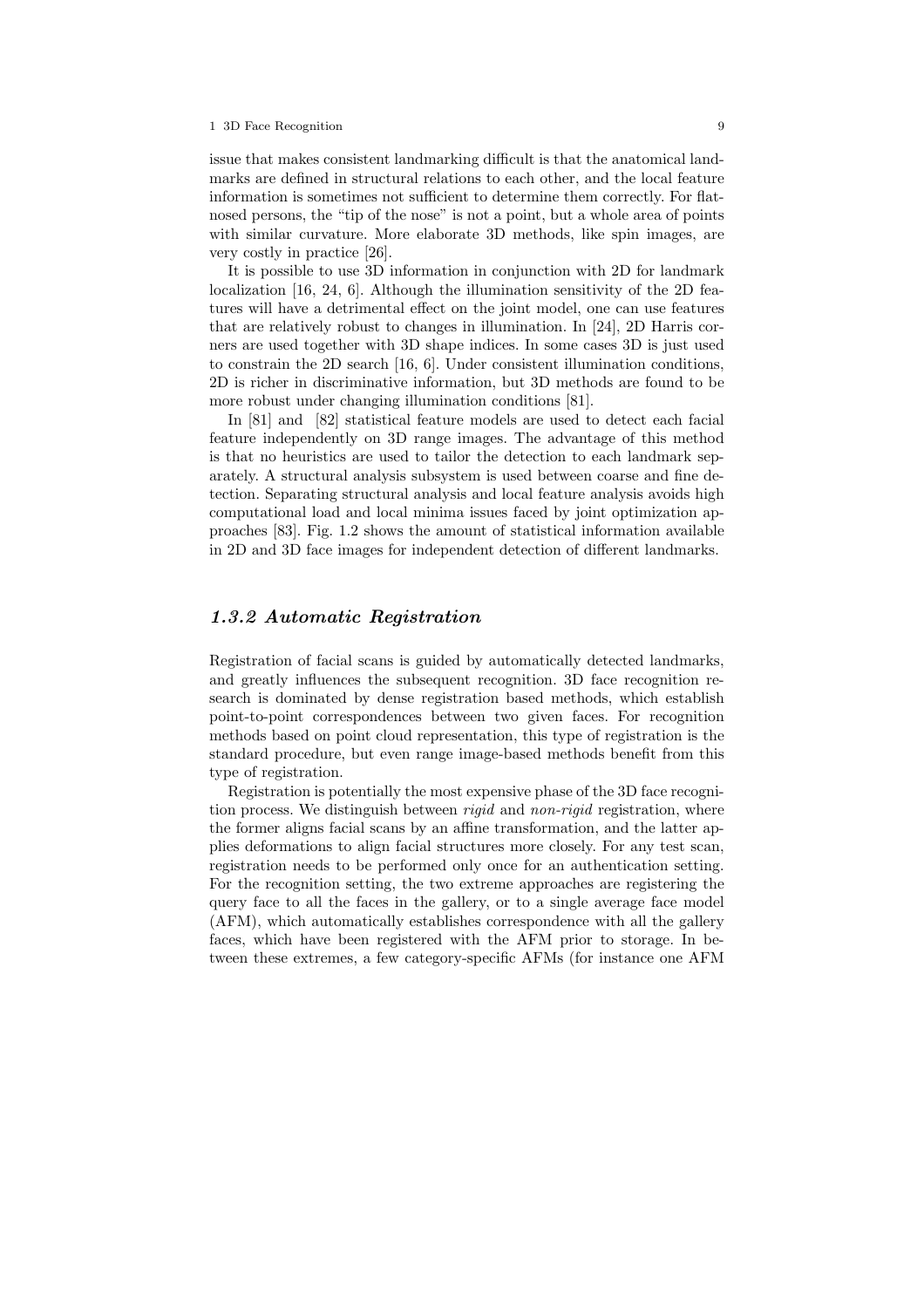

Fig. 1.2 The amount of statistical information available for independent detection of different landmarks in (a) 2D face images and (b) 3D face images, respectively. Marker sizes are proportional to localization accuracy (varies between 32-97 per cent). The 2D images are assumed to be acquired under controlled illumination. The method given in [81] is used on Bosphorus dataset [85].

for males, and one for females) can be beneficial to accuracy and still be computationally feasible [82].

For rigid registration, the standard technique is the iterative closest point (ICP) algorithm [11]. For registering shape  $S_1$  to a coarsely aligned shape  $S_2$ , the ICP procedure first finds the closest points in  $S_2$  for all the points on  $S_1$ , and computes the rotation and translation vectors that will minimize the total distance between these corresponding points. The procedure is applied iteratively, until a convergence criterion is met. Practical implementations follow a coarse-to-fine approach, where a subset of points in  $S_1$  are used initially. Once two shapes are put into dense correspondence with ICP, it is straightforward to obtain the total distance of the shapes, as this is the value minimized by ICP. This value can be employed for both authentication and recognition purposes.

Previous work on ICP show that a good initialization is necessary for fast convergence and an accurate end-result. In [82], four approaches for coarse alignment to an AFM are contrasted: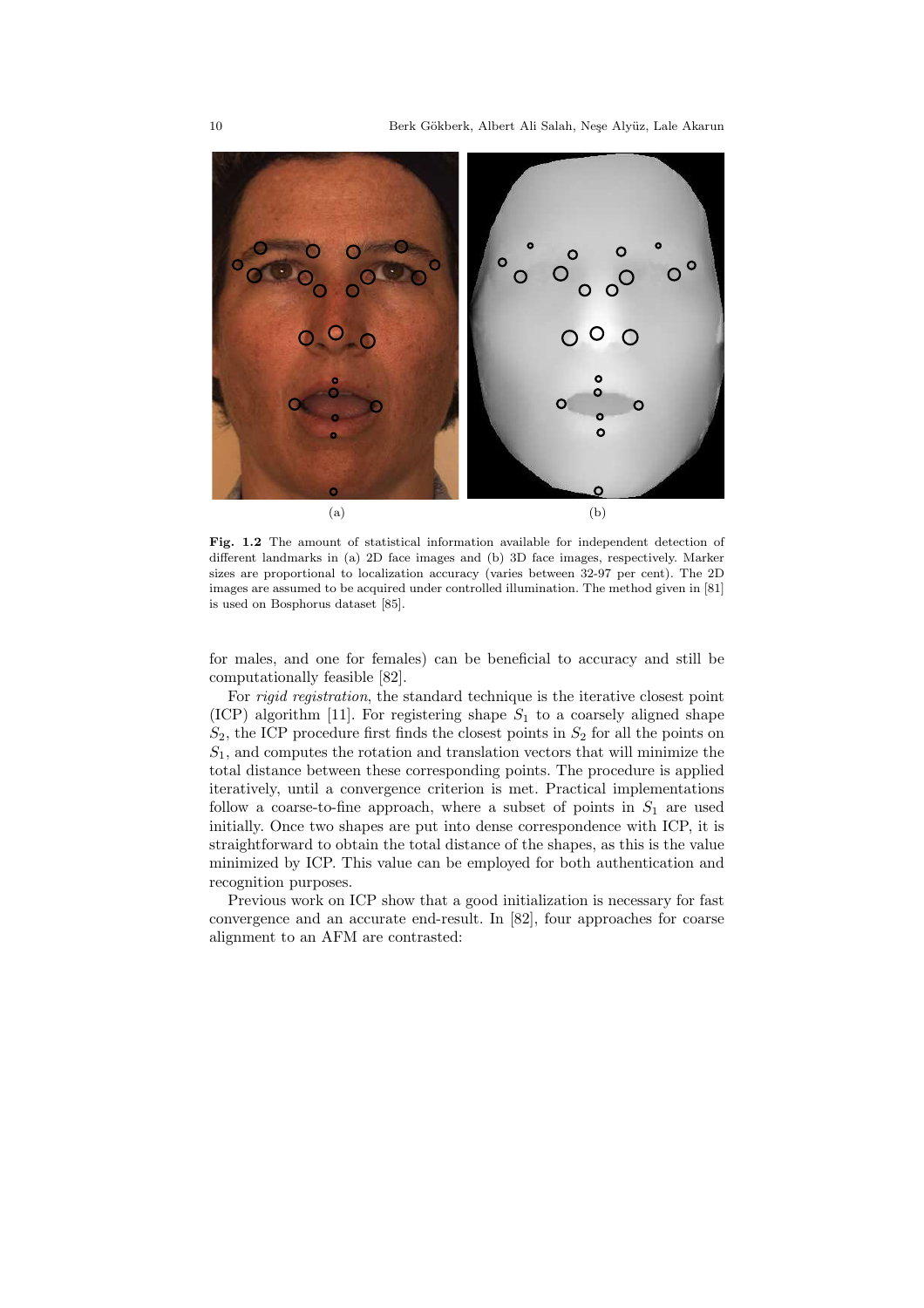- 1. Assume that the point with the greatest depth value is the tip of the nose, and find the translation to align it to the nose tip of the AFM. This heuristic is used in [24].
- 2. Use the manually annotated nose tip.
- 3. Use seven automatically located landmarks on the face (eye corners, nose tip, mouth corners), and use Procrustes analysis to align them to the AFM. Procrustes analysis finds a least squares alignment between two sets of landmark points, and can also be used to generate a mean shape from multiple sets of landmarks [39].
- 4. Use seven manually annotated landmarks with Procrustes analysis.

On the FRGC benchmark dataset, it was shown that the nose tip heuristic performed the worst (resulting in 82.85 per cent rank 1 recognition rate), followed by automatically located landmarks with Procrustes alignment (87.86 per cent), manually annotated nose tip (90.60 per cent) and manually annotated landmarks with Procrustes alignment (92.11 per cent) [82]. These results also confirmed that the nose tip is the most important landmark for 3D face registration.

Non-rigid registration techniques have been used for registration as well as for synthesis applications. Blanz and Vetter [15] have used deformable models to register faces to a 3D model which can then be used to synthesize faces with a specific expression and pose; which are subsequently used for recognition. A common feature of deformable algorithms is that they employ a common model to which all faces are registered to: This common face model, conveniently serves as an annotated face model (AFM), and serves to establish dense correspondence and method for annotating all faces. It has been shown that the construction of the AFM is critical for the success of the registration [82]. Many of the techniques for deformable registration employ the thin plate spline algorithm [17] to deform the surface so that a set of landmark points are brought in correspondence [44]. Most non-rigid registration techniques in the literature (such as [45, 44, 57, 91]) are derived from the work of Bookstein on thin-plate spline (TPS) models [18]. This method simulates the bending of a thin metal plate that is fixed by several anchor points. For a set of such points  $P_i = (x_i, y_i), i = 1...n$ , the TPS interpolation is a vectorvalued function  $f(x, y) = [f_x(x, y), f_y(x, y)]$  that maps the anchor points to their specified homologues  $P'_i = (x'_i, y'_i), i = 1...n$ , and specifies a surface which has the least possible bending, as measured by an integral bending norm. The mapping for the anchor points (i.e. specified landmarks on the facial surface) is exact, whereas the rest of the points are smoothly interpolated. This type of registration strongly depends on the number and accuracy of landmarks. If the landmark set is large, all surfaces will eventually resemble the AFM and lose their individuality. To avoid this problem, Mao et al. [57] deform the AFM rather than the individual facial surfaces. Tena et al. [91] optimize this algorithm with the help of facial symmetry and multiresolution analysis. A compromise between individuality and surface conformance is achieved through the minimization of an energy function combining inter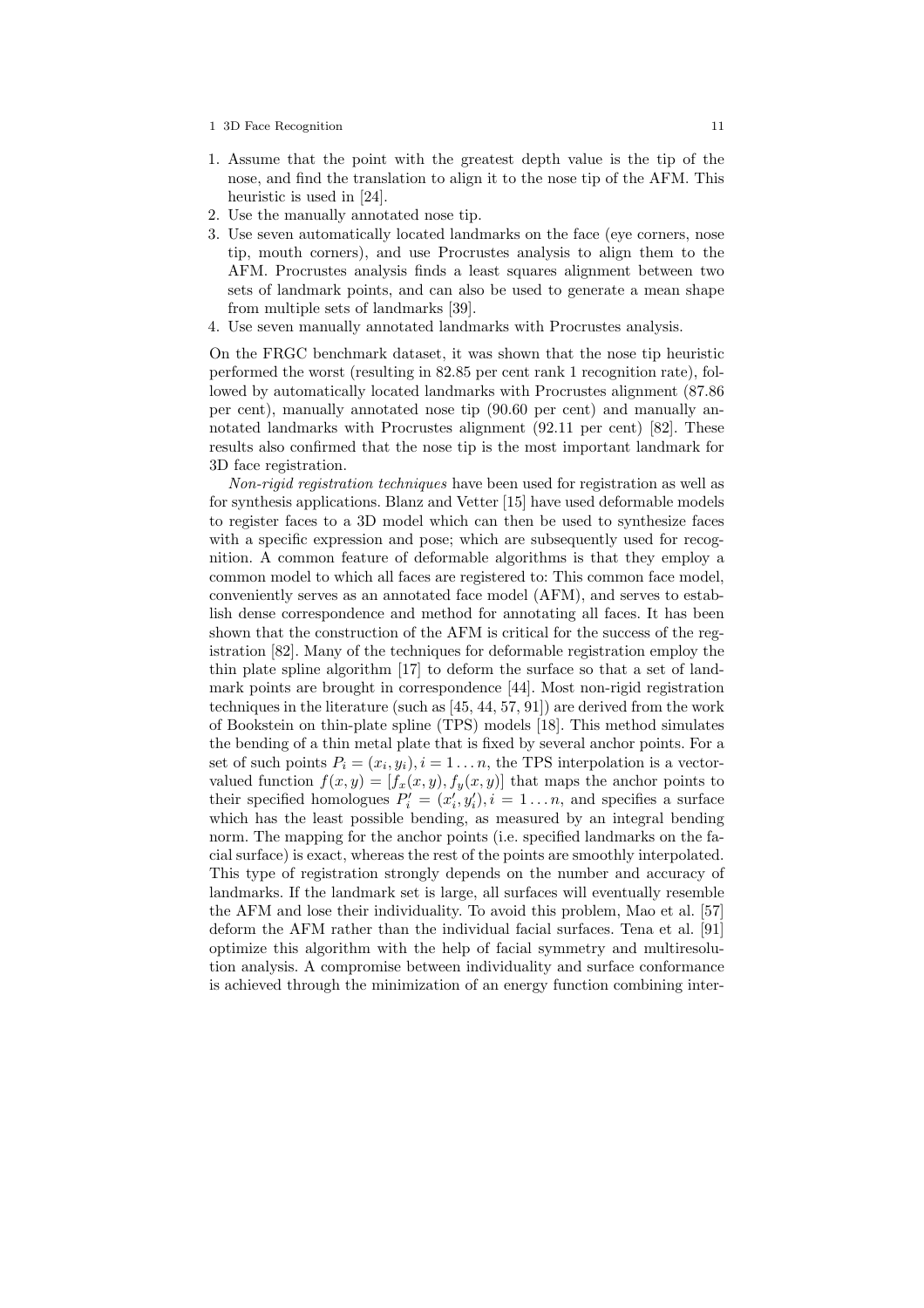nal and external forces [49]. The success of the fitting is highly dependent upon the initial pose alignment, the construction of the AFM, and the mesh optimization. Kakadiaris et. al [48] use an anthropomorphically correct AFM and optimize all steps very carefully and obtain very good performance.

# 1.3.3 Feature Extraction and Matching

The feature extraction technique essentially depends upon the previous step: the registration. As explained in the previous section, most registration approaches register facial surfaces onto a common model (the AFM), which serves to facilitate dense correspondence between facial points. The one-to-all ICP technique fails to do that: Surface pairs are registered to each other rather than to a common model. Therefore, the ICP error, which serves as a measure of how well the surfaces match serves as the feature extraction and matching technique. Many early systems for 3DFR use this convention [19], [60], [8]. Some representation techniques such as the point signatures [23, 95], spin images [96], or histogram based approaches [100] are special in that they do not require prior registration. In the rest of this subsection, we will assume that the surfaces are densely registered and a dense one-to-one mapping exists between facial surfaces.

The point cloud feature, which is simply the set of 3D coordinates of surface points of densely registered faces, is the simplest feature one can use, and the point cloud and point set difference, used directly as a feature, is analogous to the ICP error. PCA has been applied to the point cloud feature by [79, 70].

Geometrical features rely on differences between facial landmark points located on the facial surfaces [77, 52]. Authors have used as few as 19 [71] or as many as 73 [33] landmark points. Riccio and Dugelay [78] use 3D geometrical invariants derived from MPEG4 feature points.

Facial surfaces are often called 2.5D data since there exists only one z value for a given (x,y) pair. Therefore, a unique projection along the z axis, provides a unique depth image, sometimes called a range image, which can then be used to extract features. Common feature extraction techniques are subspace projection techniques such as PCA, LDA, ICA, DFT, DCT, or NMF [31]. Many researchers have applied these standard techniques [22, 42, 38], as well as propose other techniques such as optimal component analysis [105] or Discriminant Common vectors [105]. Other 2D face feature extraction techniques are also applicable [80, 28]. Most of the statistical feature extraction based methods treat faces globally. However, it is sometimes beneficial to perform local analysis, especially under adverse situations. For instance, in [32], authors perform local region-based DCT analysis on the depth images, and construct final biometric templates by concatenating local DCT features.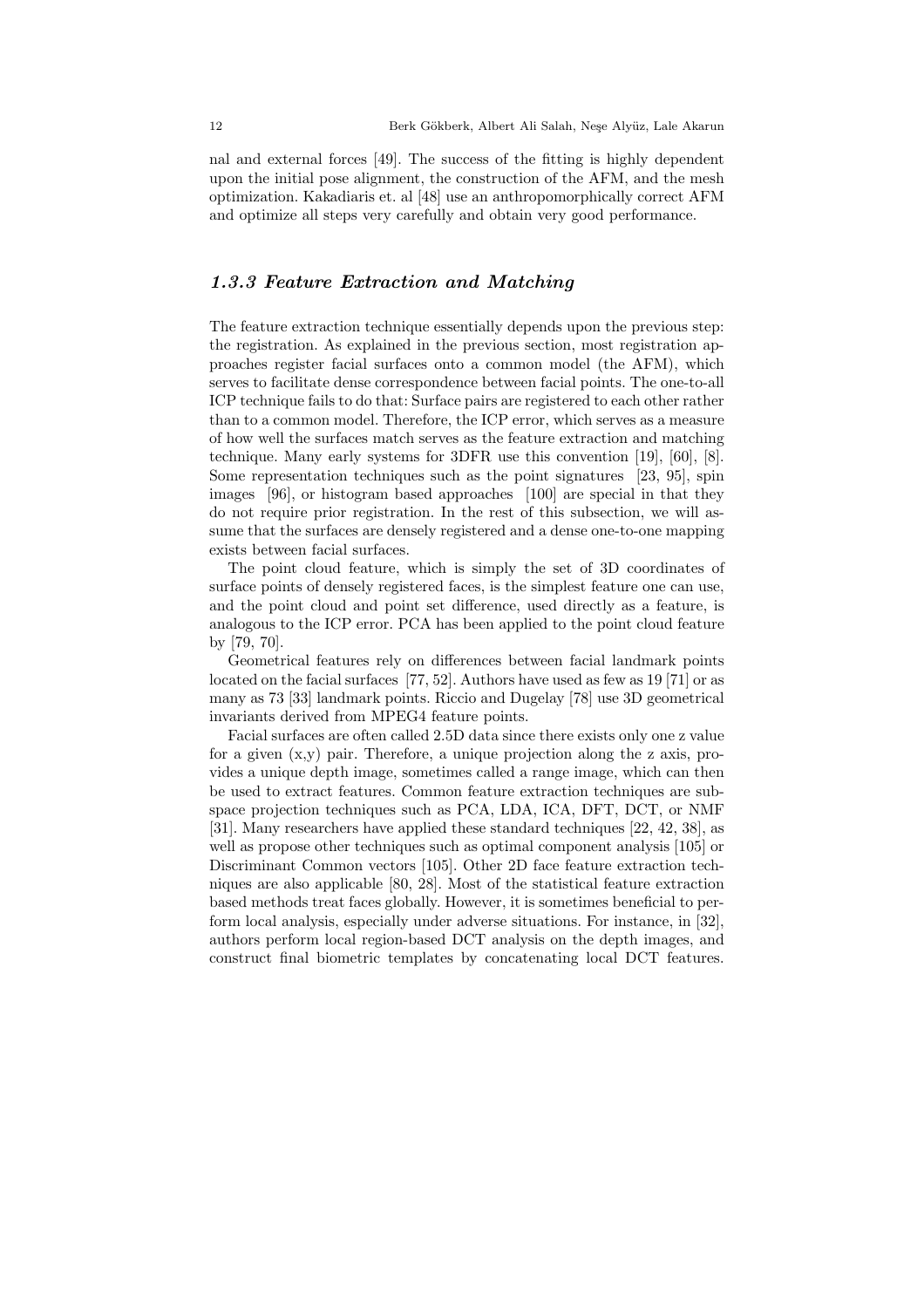Similarly, DCT features derived from overlapping local windows placed over the upper facial region is employed in [59]

While depth images rely on a projection to obtain an image from a surface, one can intersect the surface with planes to generate a set of curves [13, 104]. 1D curve representation techniques can then be applied to represent the curves.

Curvature-based surface descriptors are among the most successful 3D surface representations. They have been used for facial surface segmentation [66] as well as representation [90]. Commonly used descriptors are maximum and minimum principal directions [90], and normal maps [3, 4]. Kakadiris et al. [47] have fused Haar and pyramid features of normal maps. Gokberk et al. [38] have used shape indices, principal directions, mean and Gaussian curvatures and have concluded that principal directions perform the best.

The combination of different representations has also attracted widespread interest. Some approaches use feature level fusion: A typical example is given in [69], where shape and texture information is merged at the point cloud level thus producing 4D point features. Wang and Chua [94] select 2D Gabor wavelet features as local descriptors for the texture modality, and use point signatures as local 3D shape descriptors, and use score level fusion using weighted sum rule. Osaimi et al. [7] fuse local and global fields in a histogram.

Score fusion is more commonly used to combine shape and texture information. Tsalakanidou et al. [93, 92] propose a classic approach where shape and texture images are coded using PCA and their scores are fused at the decision level. Malassiotis and Strintzis [56] use an embedded hidden Markov model- based (EHMM) classifier which produces similarity scores and these scores are fused by a weighted sum rule. Chang et al. [22] use PCA- based matchers for shape (depth image) and texture modalities. The outputs of these matchers are fused by a weighted sum rule. BenAbdelkader and Griffin [10] concatenate depth image pixels with texture image pixels for data level fusion. Linear discriminant analysis (LDA) is then applied to the concatenated feature vectors to extract features.

A two-level sequential combination idea was used in [55] for 2D texture images, where the ICP-based surface matcher eliminates the unlikely classes at the first round, and at the second round, LDA analysis is performed on the texture information to finalize the identification at the second round.

To deal with degradation in the recognition performance due to facial expressions, part-based classification approaches are considered, where the similarity scores from individual classifiers are fused for the final classification.

In [51], the sign of mean and Gaussian curvatures are calculated at each point for a range image, and these values are used to segment a face into convex regions. EGIs corresponding to each region are created and for the regional classification correlation between the EGIs is utilized. In [64], Moreno et al. segment the 3D facial surface using mean and Gaussian curvatures and extract various descriptors for each segment. Cook et al. [27] use Log-Gabor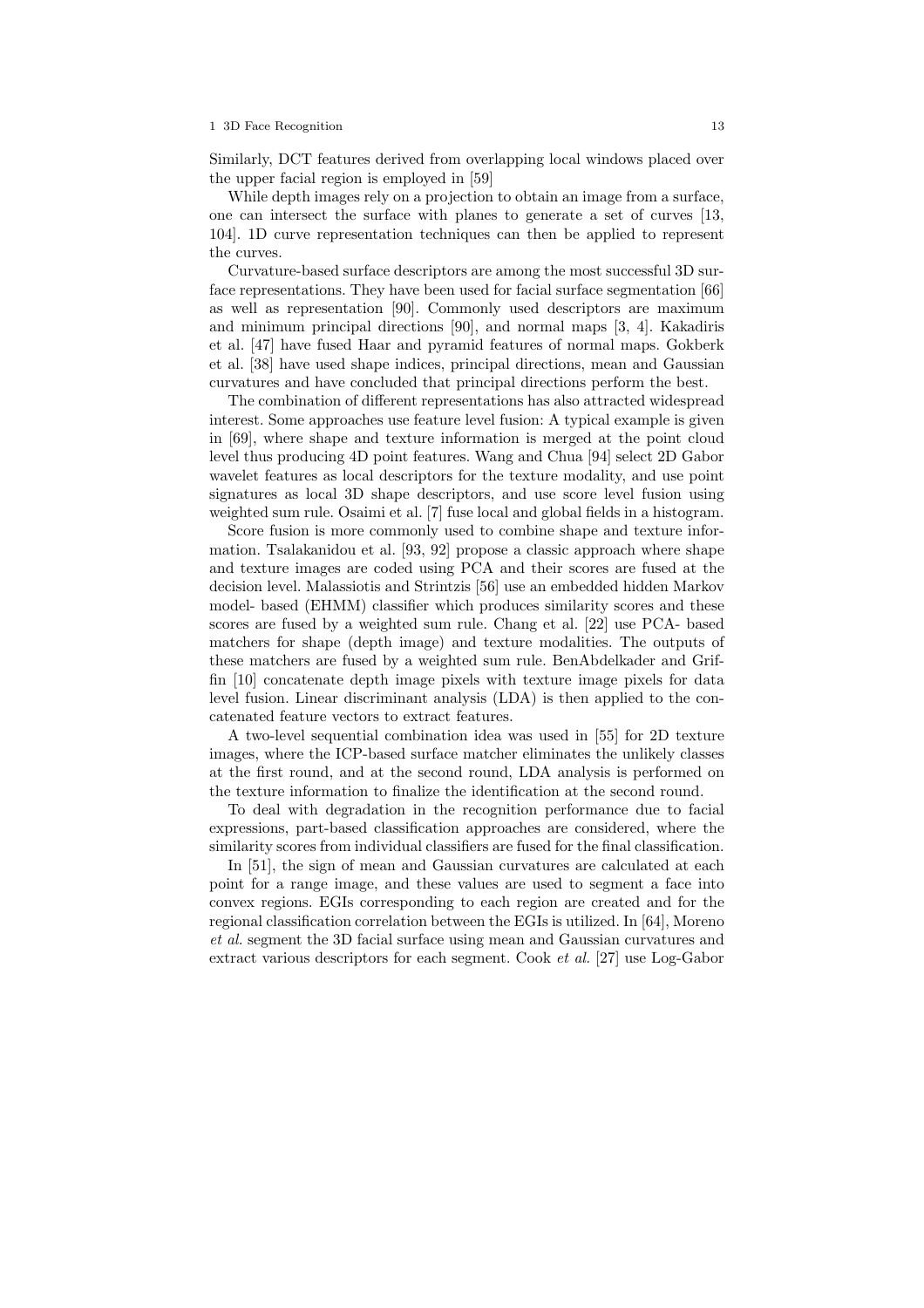Templates (LGT) on range images and divide a range image into 147 regions. Classification is handled by fusing the scores of each individual classifier.

In [21], Chang *et al.* use multiple overlapping regions around the nose area. Individual regional surfaces are registered with ICP and the regional similarity measures are fused with sum, min or product rule. In [34], Faltemier et al. extend the use of multiple regions of [21] and utilize seven overlapping nose regions. ICP is used for individual alignment of facial segments. Threshold values determined for regions are utilized in committee voting fusion approach. In [35], the work of Faltemier *et al.* is expanded to utilize 38 regions segmented from the whole facial surface. The regional classifiers based on ICP alignment are fused with the modified borda count method.

In [47], a deformable facial model is used to describe a facial surface. The face model is segmented into regions and after the alignment, 3D geometry images and normal maps are constructed for regions of test images. The regional representations are analyzed with a wavelet transform and individual classifiers are fused with a weighted sum rule. Deformation information can also be used as a face descriptor. Instead of allowing deformations for better registration, that deformation field may uniquely represent a person. Zou et al.[107] follows this approach by selecting several prototype faces from the gallery set, and then learns the warping space from the training set. A given probe face is then warped to a generic face template where the warping parameters found at this stage are linear combinations of the previously learned warpings.

Deformation invariance can also be accomplished with the use of geodesic distances [20, 67]. It has been shown that the geodesic distance between two points over the facial surface does not change significantly when facial surface deforms slightly [20]. In [67], facial surface is represented using geodesic polar parametrization to cope with facial deformations. When a face is represented by geodesic polar coordinates, intrinsic properties are preserved and a deformation invariant representation is obtained. Using this representation, the face is assumed to contain 2D information embedded in 3D space. For recognition, 2D PCA classifiers in color and shape space are fused.

Mian et al. [62] extract inflection points around the nose tip and utilize these points for segmenting the face into eye-forehead and nose regions. The regions, that are less affected under expression variations, are separately matched with ICP and the similarity scores are fused at the metric level. In order to handle the time complexity problem of matching a probe face to every gallery face, authors propose a rejection classifier that eliminates unlikely classes prior to region-based ICP matching algorithm. The rejection classifier consists of two matchers: the first one uses spherical histogram of point cloud data for the 3D modality (spherical face representation, SFR) and the second one employs Scale-Invariant Feature Transform-based (SIFT) 2D texture features. By fusing each matchers similarity scores, the rejection classifier is able to eliminate 97% of the gallery faces which drastically speeds up the ICP-based matching complexity at the second phase.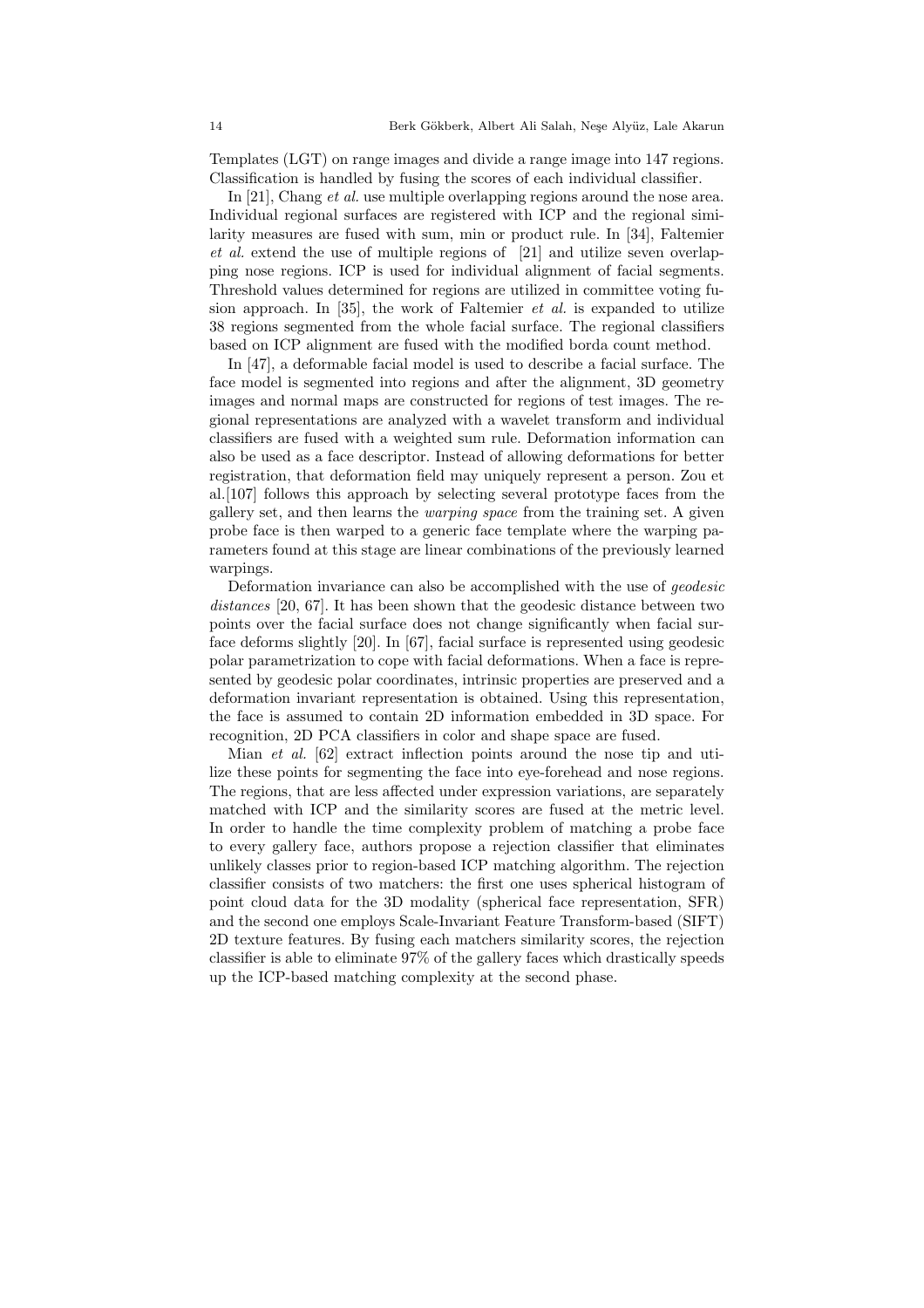#### 1.3.3.1 Evaluation Campaigns for 3D Face Recognition

We have seen that there are many alternatives at each stage of a a 3D face recognition system: The resulting combinations present abundant possibilities. Many 3D face recognition systems have been proposed over the years and performance has gradually increased to rival the performance of 2D face recognition techniques. Table 1.2 lists commonly used 3D face databases together with some statistics such as the number of subjects and the total number of 3D scans present in the databases. In the presence of literally hundreds of alternative systems, independent benchmarks are needed to evaluate alternative algorithms and to assess the viability of 3D face against other biometric modalities such as high-resolution 2D Faces, fingerprints and iris scans. Face Recognition Grand Challenge (FRGC) [76] and Face Recognition Vendor Test 2006 (FRVT'06) [73] are the two important evaluations where the 3D face modality is present.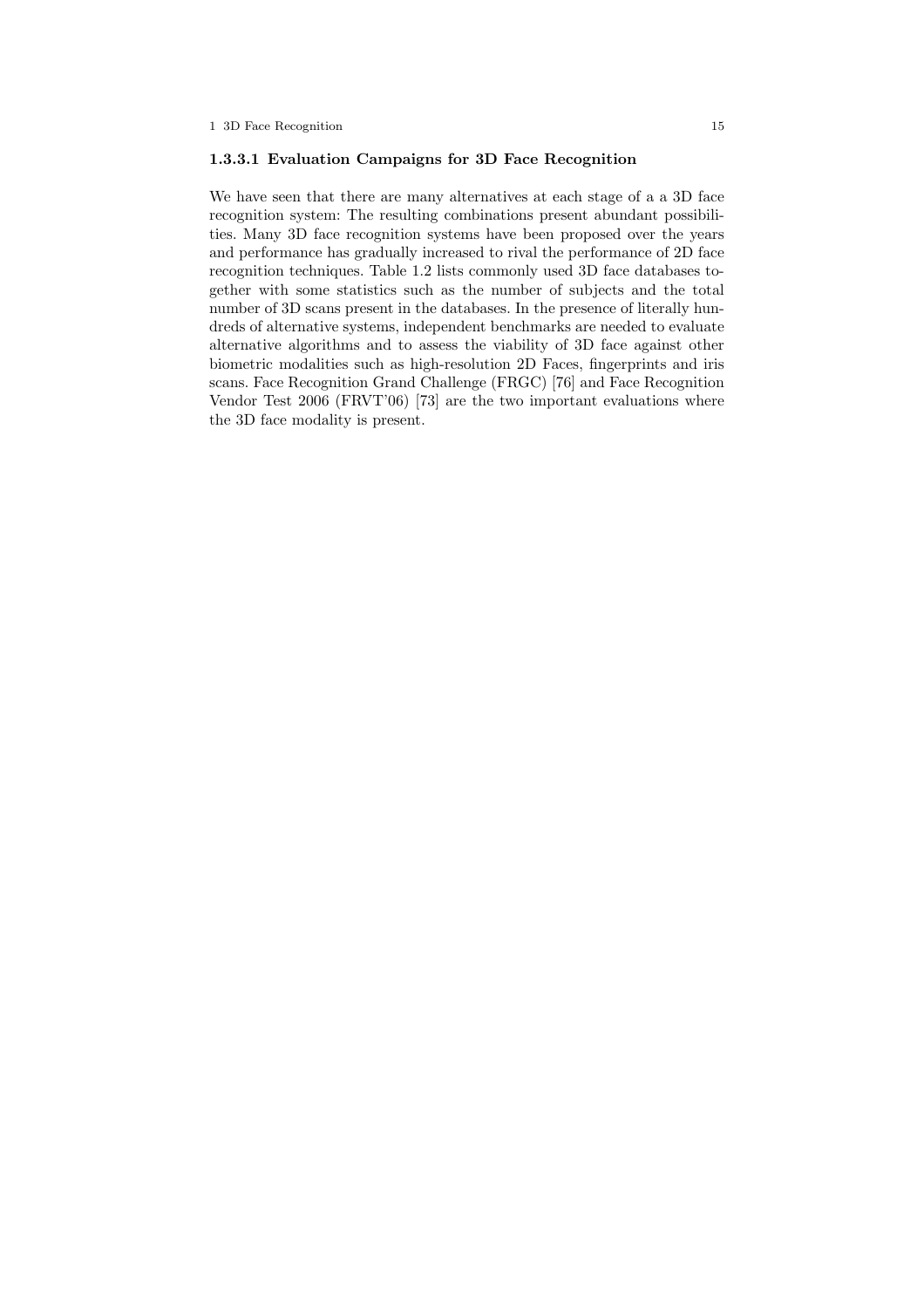| I<br>$\frac{1}{2}$<br>j<br>with the position of the contract of the contract of the contract of the contract of the contract of the contract of the contract of the contract of the contract of the contract of the contract of the contract of the contr | ĺ                                                                                                    |
|-----------------------------------------------------------------------------------------------------------------------------------------------------------------------------------------------------------------------------------------------------------|------------------------------------------------------------------------------------------------------|
| Subi subject count. Sample unphared sembles nor subject in<br>i<br>;<br>`<br>)<br>}<br>}                                                                                                                                                                  | ļ<br>$\sim$<br>$\frac{1}{2}$<br>$\frac{1}{2}$<br>$\overline{a}$                                      |
| mand range ran<br>֚֘<br>į<br>Ï<br>l<br>֖֖֖֖֖֖֖֖֖֧֖֧֖֧֖֧֪֪֪֧֪֪֪֪֪֧֪֪֪֪֪֪֪֪֪֪֪֪֪֪֪֪֪֪֪֪֪֪֪֚֚֚֚֚֚֚֚֚֚֚֚֚֚֚֚֚֚֚֚֚֚֚֚֚֚֚֚֚֚֚֬֝֓֞֝֬֝֬֝֓֞<br>l<br>֠<br>֧ׅ֧֧֧֧֧֧֧֧ׅ֧֧ׅ֧֧֚֚֚֚֚֚֚֚֚֚֚֚֚֚֚֚֚֚֚֚֚֚֚֚֚֚֚֚֚֚֚֚֡֡֓֓֓֓֓֓֓֓֜֝֬֜<br>į                                       | $\frac{1}{2}$<br>$\ddot{\phantom{a}}$<br>i<br>I<br>Ì<br>リー・ト<br>١<br>I<br>l<br>ï<br>ļ<br>ł<br>ļ<br>ï |

|                |                |       |                                                                     | Pose                                                                                                                                                         |
|----------------|----------------|-------|---------------------------------------------------------------------|--------------------------------------------------------------------------------------------------------------------------------------------------------------|
| 888            | $1-63$         | 13450 |                                                                     |                                                                                                                                                              |
| 350            | $\frac{10}{2}$ | 5250  | Happy, angry, eyes closed, eyebrows raised                          | A<br>D                                                                                                                                                       |
| 466            | $1 - 22$       | 4007  | Angry, happy, sad, surprised, disgusted, and puffy                  |                                                                                                                                                              |
| $^{100}$       | Й,             | 2500  | Happiness, disgust, fear, angry, surprise, sadness (4 levels)       |                                                                                                                                                              |
| 123            | É              | 1845  |                                                                     |                                                                                                                                                              |
| 275            | $\frac{8}{1}$  | 943   | Smile                                                               |                                                                                                                                                              |
| <b>20</b>      | G              | 720   |                                                                     | L.R.U.D                                                                                                                                                      |
| $\overline{6}$ | ග              | 549   | Smile, frontal laugh, frontal random gesture                        | L.R.U.D                                                                                                                                                      |
| ವ              | $31-53$        | 3396  | 34 expressions (28 different action units, 6 emotional ex- 13 poses |                                                                                                                                                              |
|                |                |       | pressions: happiness, surprise, fear, sadness, anger, disgust       |                                                                                                                                                              |
| 500            |                | 500   |                                                                     |                                                                                                                                                              |
| se [61] 295    |                | 1180  |                                                                     |                                                                                                                                                              |
|                | 324            | 3240  |                                                                     | Pose varia-                                                                                                                                                  |
|                |                |       |                                                                     | tions                                                                                                                                                        |
| 117            | $\frac{5}{10}$ | 421   | Smile, anger, surprise                                              |                                                                                                                                                              |
|                |                |       |                                                                     | Neutral, happiness, sadness, surprise, disgust, other<br>Smile, laugh, anger, surprise and closed eyes<br>Subject Count Sample Count Total Scans Expressions |

16 Berk Gökberk, Albert Ali Salah, Neşe Alyüz, Lale Akarun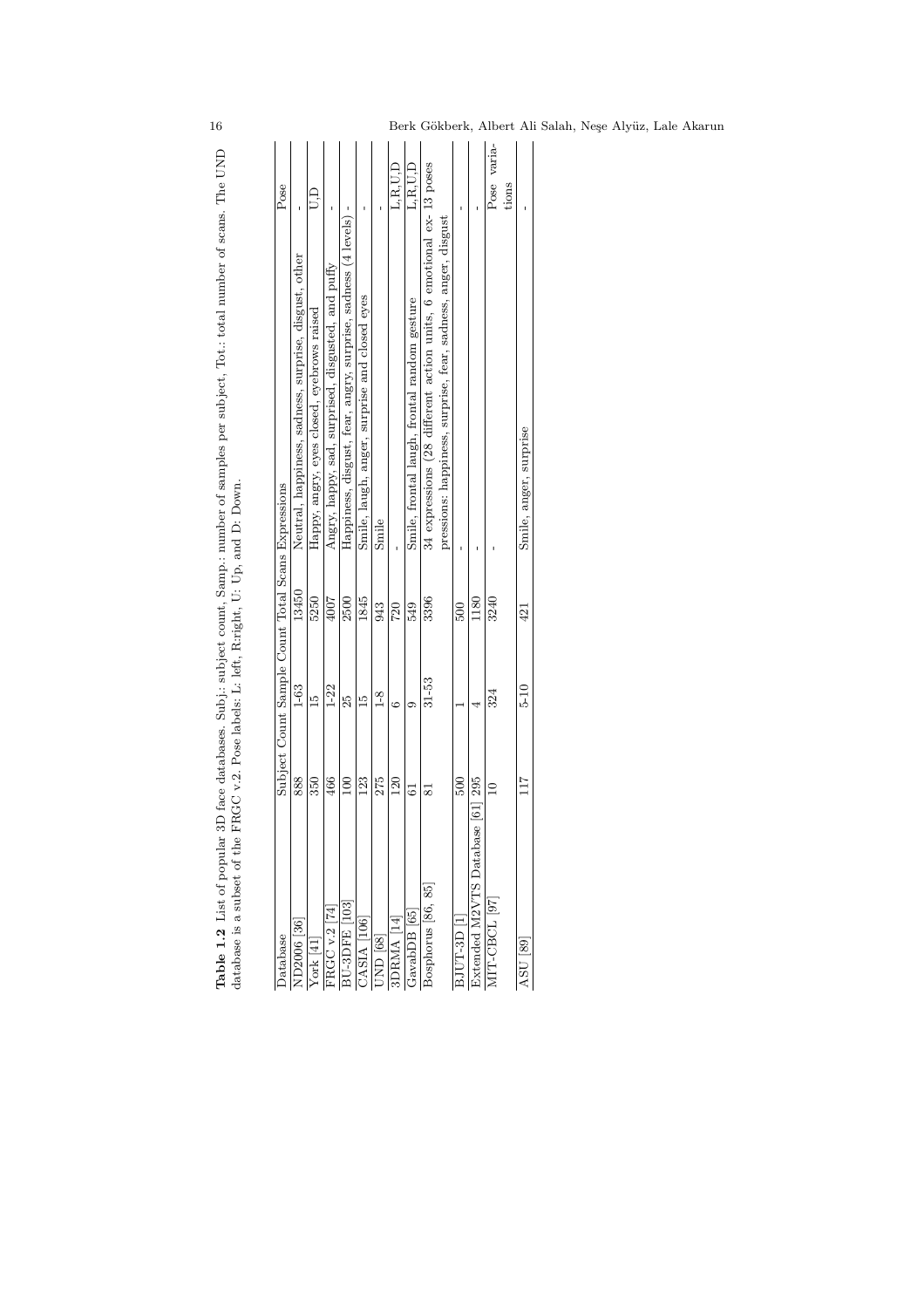Face Recognition Grand Challenge: FRGC is the first evaluation campaign that focuses expressly on face: 2D Face at different resolutions and illumination conditions and 3D face, alone or in combination with 2D [76, 75]. The FRGC data corpus contains 50,000 images where the 3D part is divided into two sets: Development (943 images) and Evaluation set (4007 images collected from 466 subjects). The evaluation set is composed of target and query images. Face images in the target set are to be used for enrollment, whereas face images in the query set represent the test images. Faces were acquired under controlled illumination conditions using a Minolta Vivid 900/910 sensor, a structured light sensor with a range resolution of  $640 \times 480$ and a registered color image.

FRGC has three sets of 3D verification experiments: shape and texture together (Experiment 3), shape only (Experiment 3s), and texture only (Experiment 3t). The baseline algorithm for the 3D shape+texture experiment uses PCA applied to the shape and texture channels separately, the scores of which are fused to obtain the final scores. At the FAR rate of  $0.1\%$ , verification rate of the baseline system is found to be 54%. The best reported performance is 97% at FAR rate of 0.1% [76, 75]. Table 1.3 Summarizes the results of several published papers in the literature for a FAR rate of 0.001% using FRGC v.2 database. The FRGC 3D experiments have shown that the individual performance of the texture channel is better than the shape channel. However, fusing shape and texture channels together always results in better performance. Comparing 2D and 3D, high-resolution 2D images obtain slightly better verification rates than the 3D modality. However, at low resolution and extreme illumination conditions, 3D has a definite advantage.

|                        |      |         |      |         |      | Neutral vs All Neutral vs Neutral Neutral vs Non-neutral |
|------------------------|------|---------|------|---------|------|----------------------------------------------------------|
| System                 | 3D.  | $3D+2D$ | 3D   | $3D+2D$ | 3D   | $3D+2D$                                                  |
| Mian et al. [63]       | 98.5 | 99.3    | 99.4 | 99.7    | 97.0 | 98.3                                                     |
| Kakadiaris et al. [46] | 95.2 | 97.3    | NΑ   | 99.0    | N A  | 95.6                                                     |
| Husken et al. [43]     | 89.5 | 97.3    | NΑ   | NA      | N A  | NΑ                                                       |
| Maurer et al. [58]     | 86.5 | 95.8    | 97.8 | 99.2    | N A  | NA                                                       |
| FRGC baseline          | 45.0 | 54.0    | NΑ   | 82.0    | 40.0 | 43.0                                                     |

Table 1.3 Verification rates in % of various algorithms at FAR rate of 0.001% on the FRGC v.2 dataset

Face Recognition Vendor Test 2006: The FRVT 2006 is an independent large-scale evaluation campaign that aims to look at performance of high resolution 2D and 3D modalities [73] together with other modalities. The competition was open to academia and companies. The objectives of the FRVT 2006 tests were to compare face recognition performance to that of top-performing modalities. Another objective was to compare the performance to that of face recognition by humans.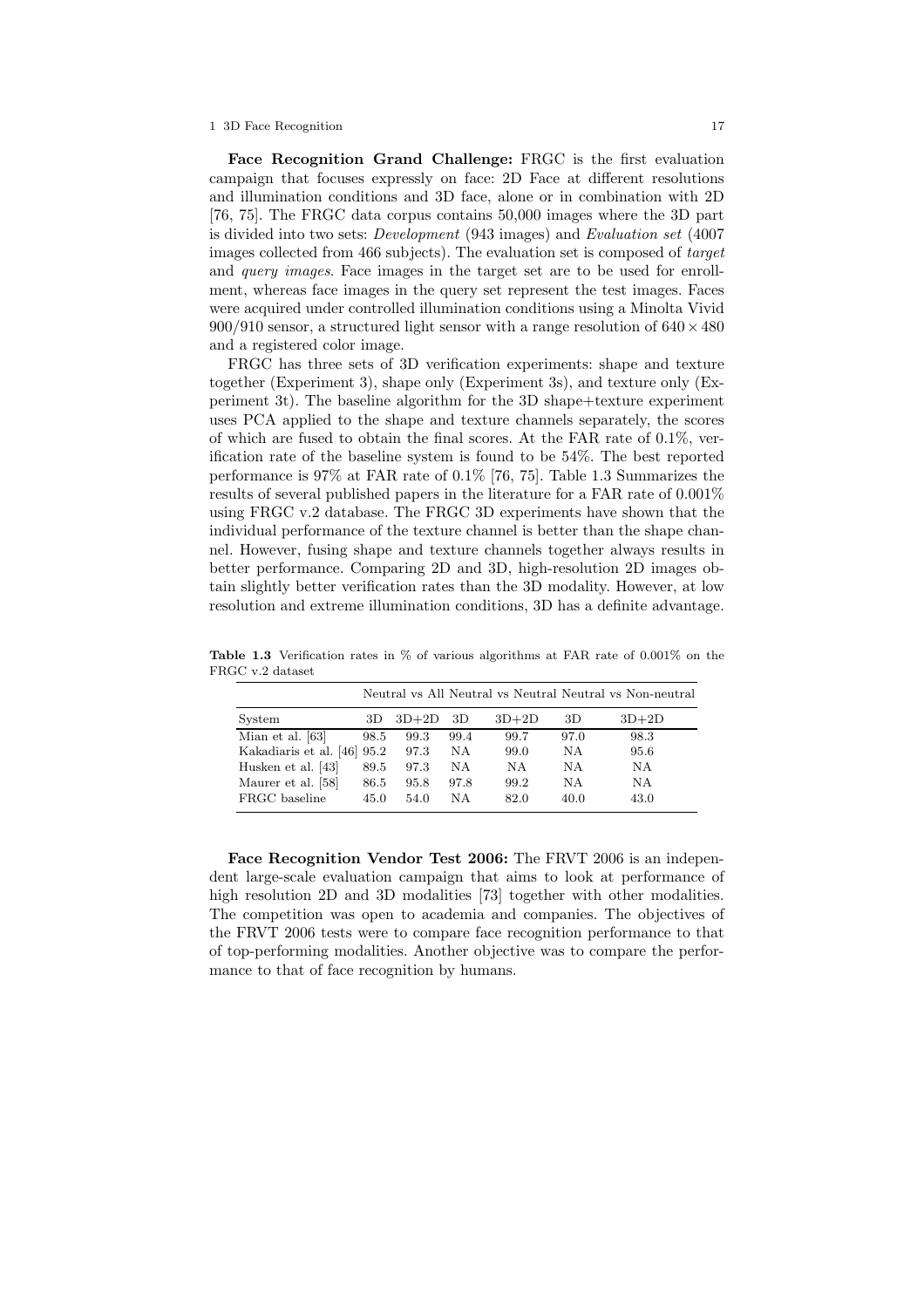Submitted algorithms were tested on sequestered data collected from 330 subjects (3,589 3D scans). The participants of the 3D part were *Cognitec*, Viisage, Tsinghua University, Geometrics and University of Houston. The best performers for 3D have a FRR interquartile range of 0.005 to 0.015 at a FAR of 0.001 for the *Viisage* normalization algorithm and a FRR interquartile range of 0.016 to 0.031 at a FAR of 0.001 for the Viisage 3D one-to-one algorithm. In FRVT 2006, it has been concluded that 1) 2D, 3D and iris biometrics are all comparable in terms of verification rates, 2) there is a a decrease in the error rate by at least an order of magnitude over what was observed in the FRVT 2002. This decrease in error rate was achieved by still and by 3D face recognition algorithms, 3)At low false alarm rates for humans, automatic face recognition algorithms were comparable or better than humans in recognizing faces under different illumination conditions.

# 1.4 Challenges and A Case Study

## 1.4.1 Challenges

The scientific work of the last 20 years on 3D face recognition, the large evaluation campaigns organized, and the abundance of products available on the market all suggest that 3D face recognition is becoming available as a viable biometric identification technology. However, there are many technical challenges to be solved for 3D face recognition to be used widely in all application scenarios mentioned in the beginning of the chapter. The limitations can be grouped as follows:

Restrictions due to scanners: The first important restriction is cost: Reliable 3D face recognition still requires a high-cost, high-precision scanner; and that restricts its use to only very limited applications. A second limitation is the acquisition environment: current scanners require the object to stand at a fixed distance away; with controlled pose. Furthermore, most scanners require that the subject be motionless for a short time; since acquisition usually takes some time. As scanners get faster, not only will this requirement be relaxed, but other modes, such as 3D video will become available.

Restrictions due to algorithms: Most studies have been conducted on datasets acquired in controlled environments, with controlled poses and expressions. Some datasets have incorporated illumination variances; and some have incorporated varying expressions. However, there is no database with joint pose, expression, and illumination differences and no studies on robust algorithms to withstand all these variations. There is almost no work on occlusions caused by glasses and hair; and surface irregularities caused by facial hair. In order for ubiquitous 3D face recognition scenarios to work, the recognition system should incorporate: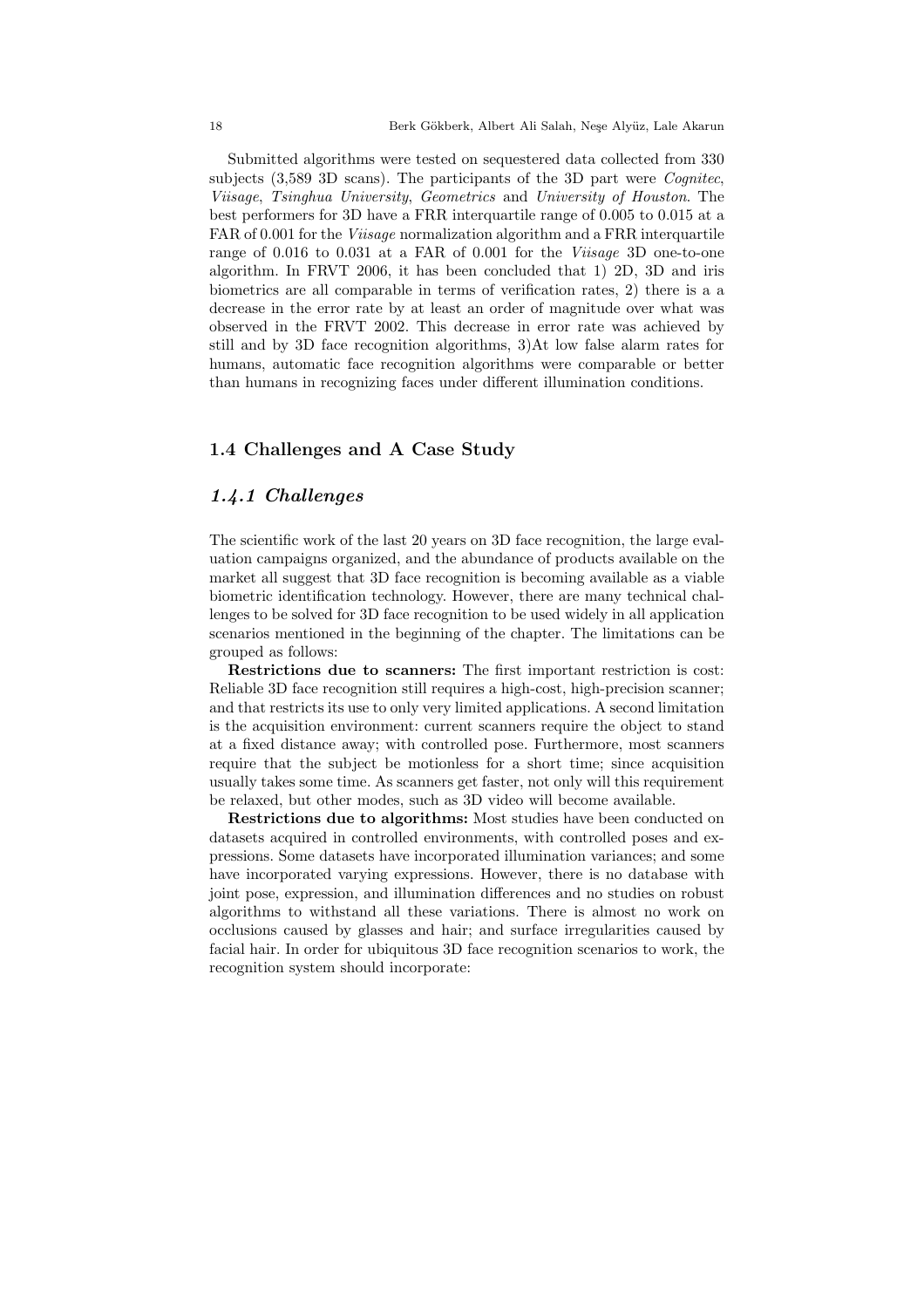- 3D face detection in a cluttered environment
- 3D landmark detection and pose correction
- 3D face recognition under varying facial deformations
- 3D face recognition under occlusion

FRVT2006 has shown that significant progress has been made in dealing with external factors such as illumination and pose. The internal factors are now being addressed as well: In recent years, significant research effort has focused on expression-invariant 3D face recognition; and new databases that incorporate expression variations have become available. The time factor and deception attacks are yet to be addressed. Here, we point to the outstanding challenges and go over a case study for expression invariant face recognition.

Challenge 1: How to deal with changes in appearance in time The first factor that comes to mind when time is mentioned is naturally occurring ageing. A few attempts have been made to model ageing [50]. However, intentional or cosmetic attempts to change the appearance pose serious challenges as well: Beards, glasses, hairstyle and make-up all hamper the operation of face recognition algorithms. Assume the following case where we have a subject that grows a beard from time to time. Figure 1.3 shows sample 2D and 3D images of a person with or without beard. The gallery image of the subject can be bearded or not, but these cases are not symmetrical.



Fig. 1.3 2D and 3D images of a subject with and without beard and corresponding depth images.

Figure 1.4 shows the matching results for an experiment conducted with a 48-image gallery from the Bosphorus database, enhanced with such a subject. In the first case (the first three lines), the query is bearded, and the gallery image is not. Depending on the expression of the query (the first line), the correct image is mostly located in the gallery (the second line). The third line gives rank-1 match for a eye-region based registration and matching, and it is more successful. The second batch of experiments tell a different story. Now the gallery image is bearded, whereas the query (the fourth line) is not. This time, the full-scan registration fails to retrieve the correct gallery image for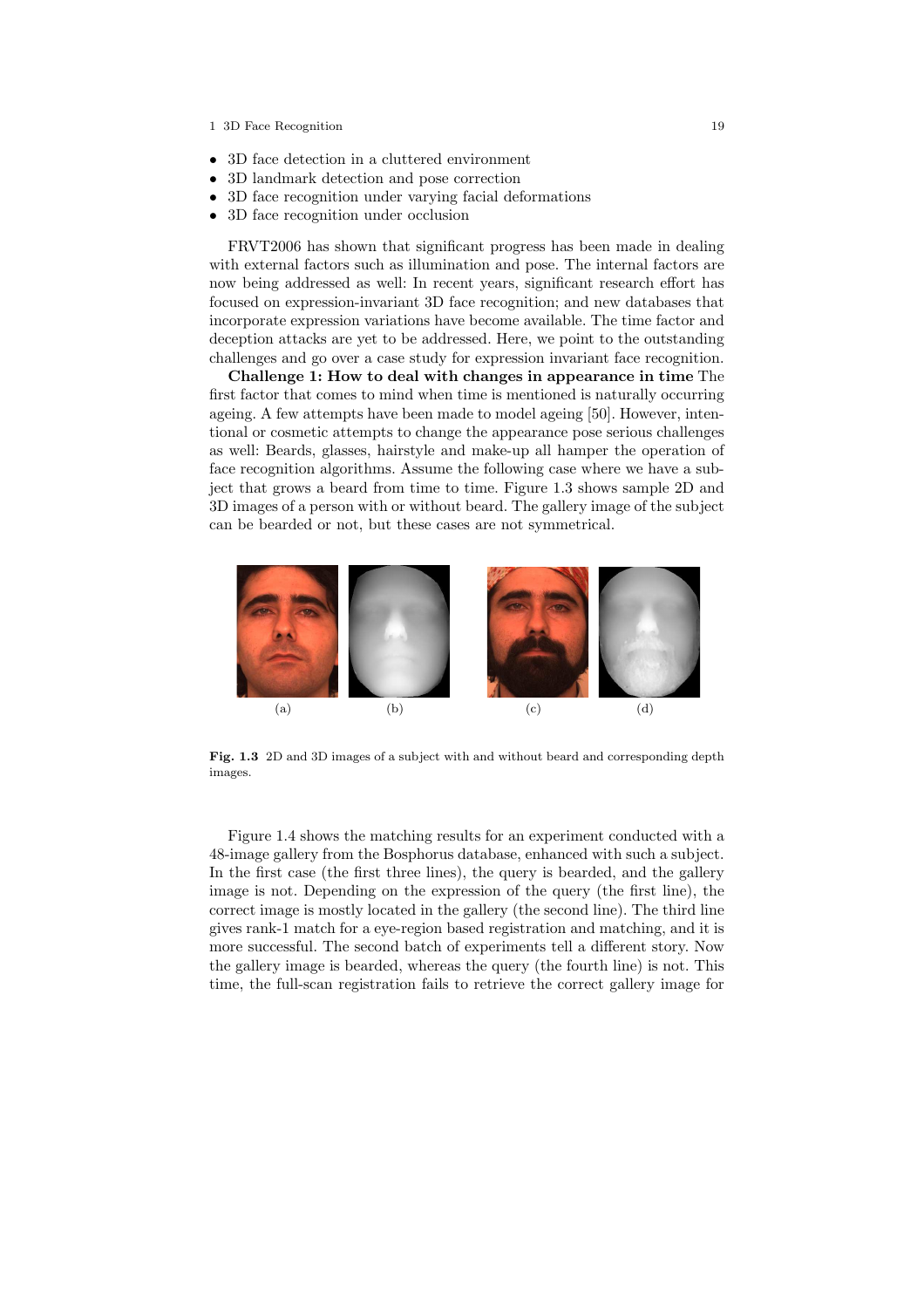the whole range of queries (the fifth line). The reason for this failure is the change in query image-gallery image distances. The total distance between the bearded and non-bearded images of the subject does not change, but it is large when compared to the distance between a non-bearded query image and a non-bearded gallery image belonging to a different subject. Thus, in the first experiment, the query produces large distances to all gallery images, from which the correct one can be retrieved, but in the second experiment, nonbearded false positives dominate because of their generally smaller distances. Subsequently, it is better to have the non-bearded face in the gallery. Alternatively, bearded subjects can be pre-identified and matched with region-based methods. The sixth line of Figure 1.4 shows that the eye-region based matcher correctly identifies the query in most of the cases.



Fig. 1.4 The effect of beard for 3D face recognition. For each experiment, three lines of images are given: the query, rank-1 matched face with a complete facial matching, and rank-1 matched face with a eye-region based matching. The correct matches are shown with black borders. See text for more details.

#### Challenge 2: How to deal with Internal Factors

The facial surface is highly deformable. It has a single joint, the jaw; which is used to open the mouth; and sets of facial muscles that are used to open and close the eyes and the mouth, and to move the facial surface. The principal objective of mouth movements is speech; and the secondary objective of all facial deformations is to express emotions. Face recognition has largely ignored movement and assumed that the face is still. In recent years, many researchers have focused on expression invariant face recognition.

Here, we present a case study showing how expressions change the facial surface, on a database collected for this purpose, and an example system designed to deal with these variations.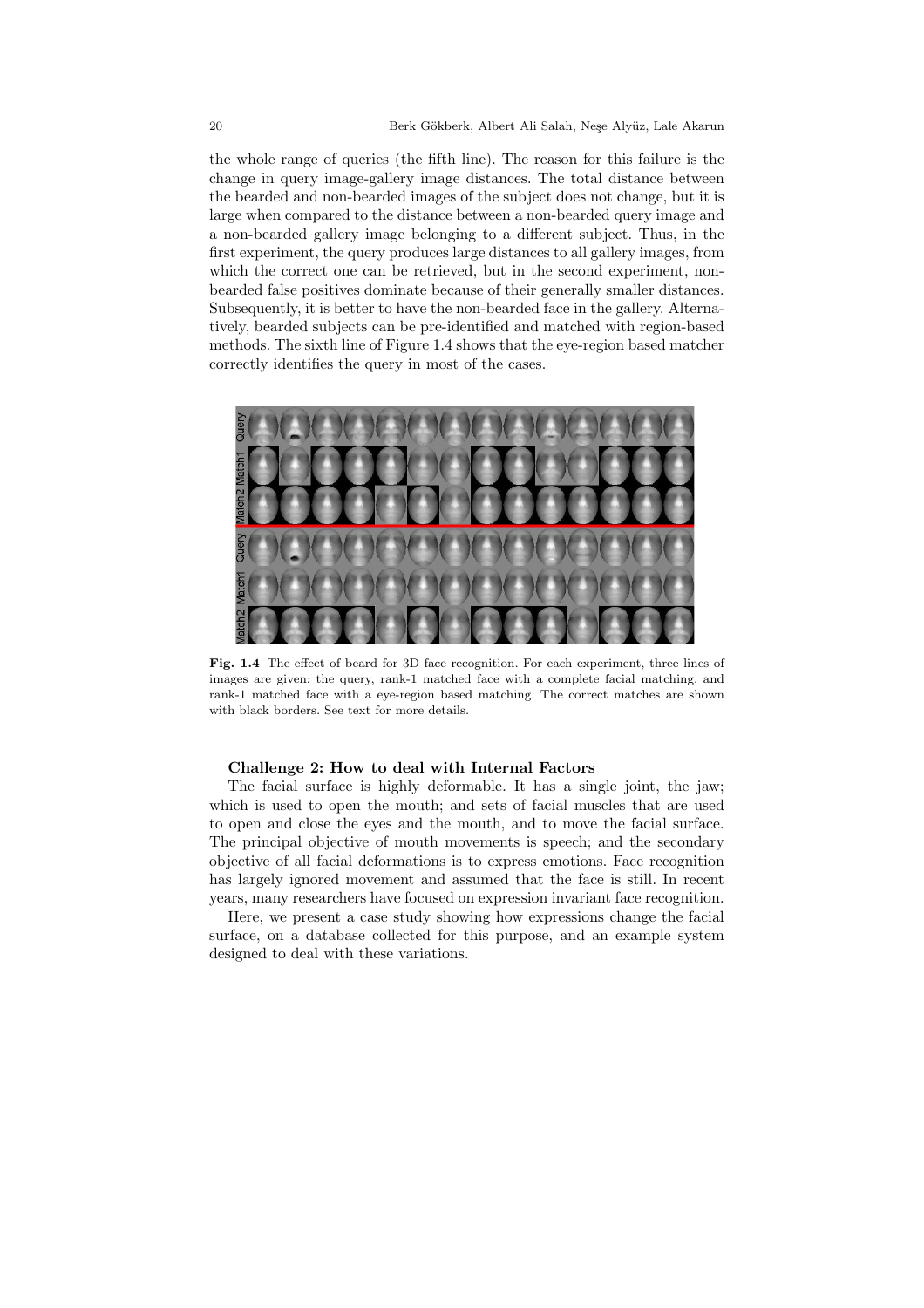# 1.4.2 A Case Study:

We have outlined two challenges above: Dealing with internal variations such as facial expressions and dealing with deception attacks, especially occlusions. To develop robust algorithms that can operate under these challenges, one needs to work with a special database that includes both a vast range of expression changes and occlusions. In this section, we will first introduce a database collected for these purposes, and then describe an example partbased system that is designed to deal with variations in the facial surface.

#### 1.4.2.1 Bosphorus DB

The Bosphorus database is a 2D-3D face database including extreme and realistic expression, pose, and occlusion variations that may occur in real life [86, 84]. For facial data acquisition, a structured-light based 3D digitizer device, Inspeck Mega Capturor II 3D, is utilized. During acquisition, vertical straight lines are projected on the facial surface, and the reflections are used for information extraction. For 3D model reconstruction, a region of interest including the central facial region is manually selected, thus the background clutter is removed. The 3D sensor has  $0.3mm$ ,  $0.3mm$  and  $0.4mm$  sensitivity in x,y, and z respectively, and a typical pre-processed scan consists of approximately 35K points. The texture images are high resolution  $(1600 \times 1200)$  with perfect illumination conditions.

After the reconstruction and preprocessing phases, 22 fiducial points have been manually labeled on both 2D and 3D images, as shown in Fig. 1.5.

The Bosphorus database contains a total of 3396 facial scans acquired from 81 subjects, 51 men and 30 women. Majority of the subjects are Caucasian and aged between 25 and 35. The Bosphorus database has two parts: the first part, Bosphorus v.1, contains 34 subjects and each of these subjects has 31 scans: ten types of expressions, 13 different poses, four occlusions, and four neutral/frontal scans. The second part, Bosphorus v.2, has more expression variations. In the Bosphorus v.2, there are 47 subjects, each subject having 34 scans for different expressions including six emotional expressions and 28 facial action units, 13 scans for pose variations, four occlusions and one or two frontal/neutral faces. 30 of these 47 subjects are professional actors/actresses. Fig. 1.5 shows the total scan variations included in the Bosphorus v.2.

# 1.4.2.2 Example System

The rigid registration approaches are highly affected by facial expression diversities. To deal with deformations caused by expressions, we apply rigid registration in a regional manner. Registering all gallery faces to a common AFM off-line decreases run time cost. Motivated from this approach, we pro-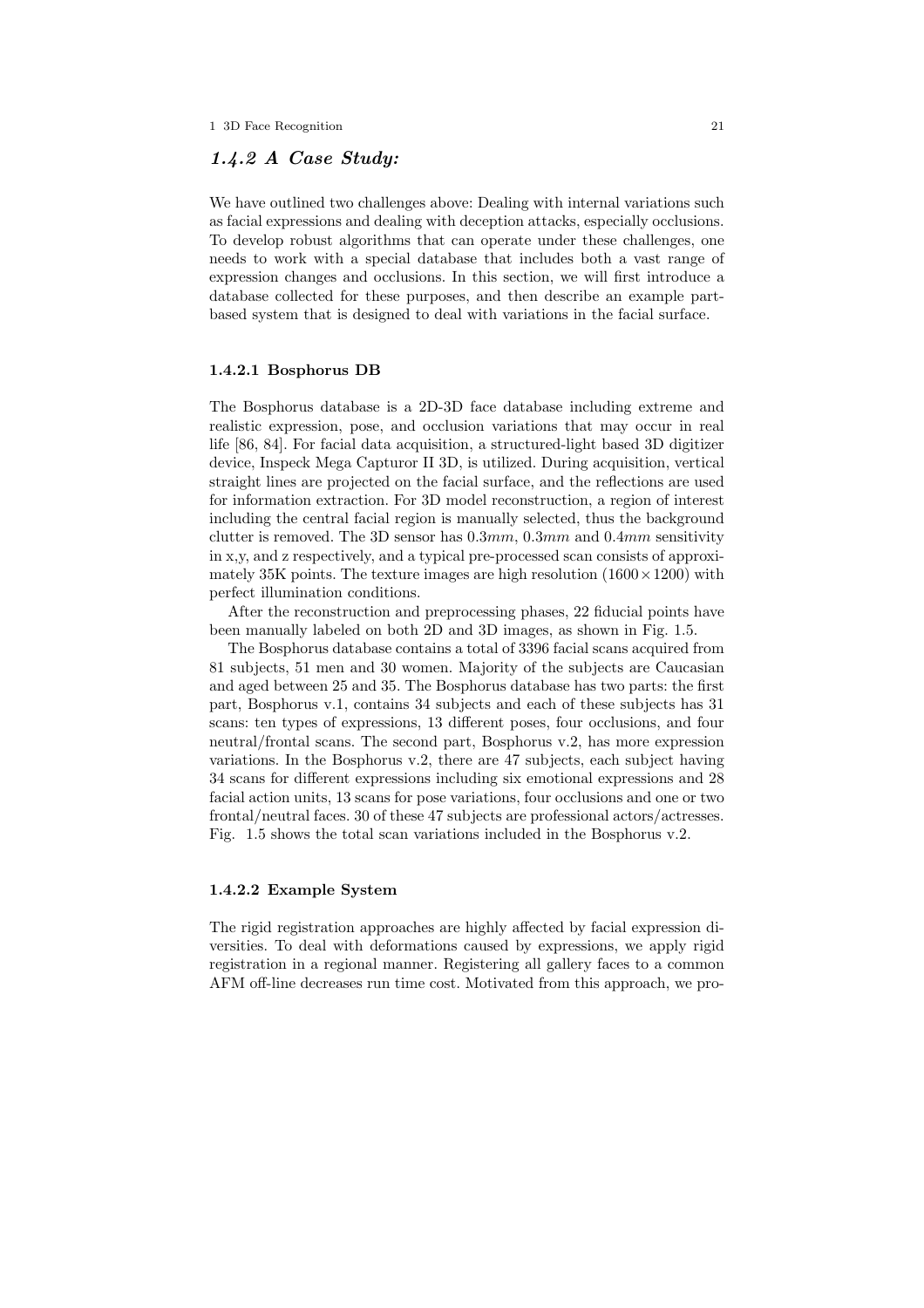

Fig. 1.5 a)Manually located landmark points and scan variations for the Bosphorus database.

posed to use regional models for regional dense registration. The Average Regional Models (ARMs) are constructed by manually segmenting an AFM. These ARMs are used for indexing the regions on gallery and probe faces. After regions are extracted, the facial segments can be used for recognition.

ARM-based Registration: In regional registration, each region is considered separately when aligning two faces. For fast registration we have adapted the AFM-based registration for regions, where regional models act as index files. ARMs are obtained by manually segmenting a whole facial model. The average model is constructed using the gallery set. In this study, we have divided the face into four basic logical regions: forehead-eyes, nose, cheeks, mouth-chin. In Fig. 1.7, the AFM for the Bosphorus v.1 database and the constructed ARMs are given.

In ARM-based registration, a test face is registered individually to each regional model and the related part is labeled and cropped. Registering a test face to the whole gallery consists of four individual alignments, one specific for each region.

Part-based Recognition: After registering test faces to ARMs, the cropped 3D point clouds are regularly re-sampled, hence the point set difference calculation is reduced to a computation between only the depth vectors.

As a result of point set difference calculations, four dissimilarity measure sets are obtained to represent distance between gallery and test faces. Each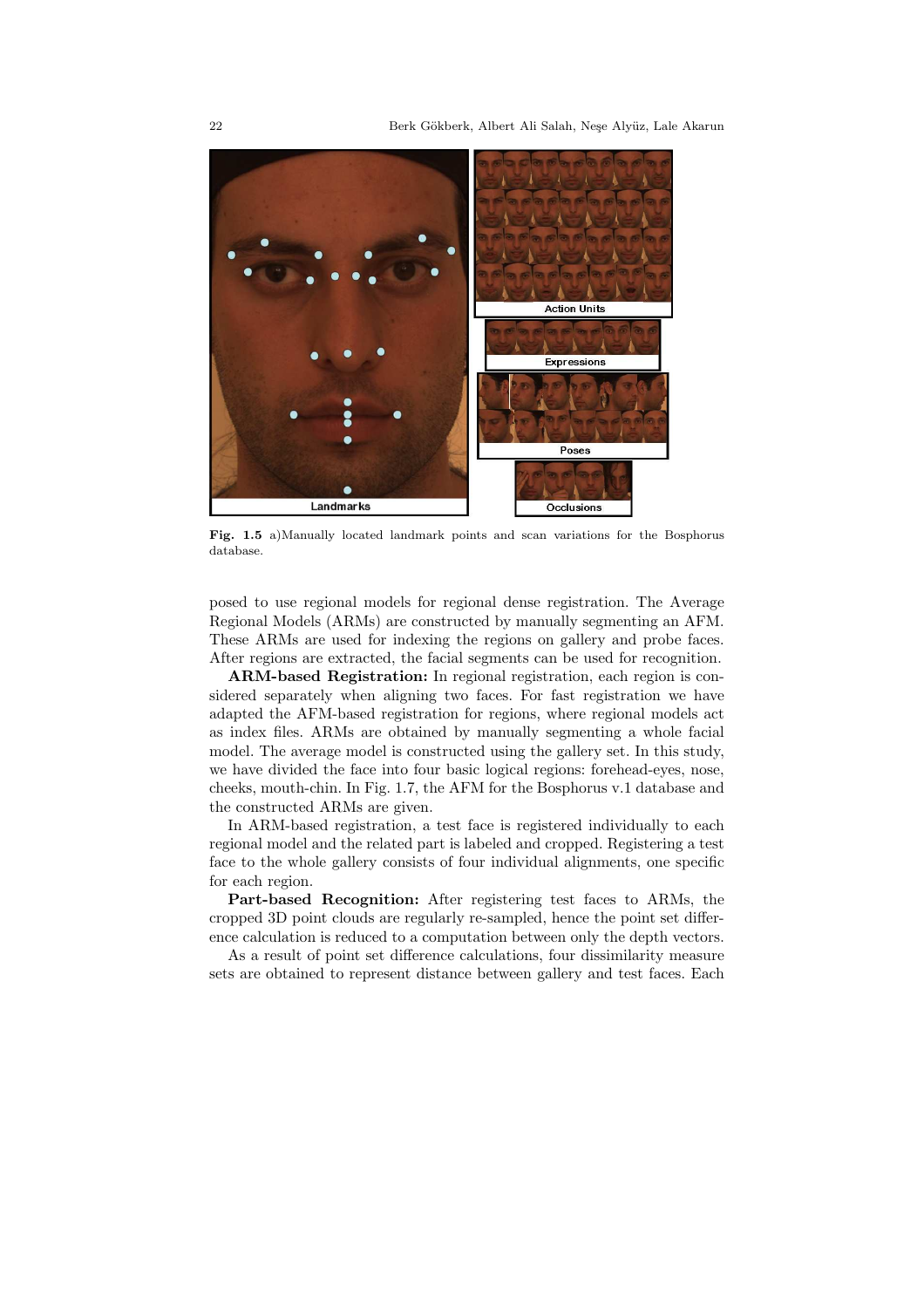

Fig. 1.6 The outline of the proposed system which consists of several steps: facial model construction, dense registration, coarse registration, classification.



Fig. 1.7 (a) AFM for the Bosphorus v.1 gallery set, (b) four ARMs for forehead-eyes, nose, cheeks and mouth-chin regions.

regional registration is considered as an individual classifier and fusion techniques are applied to combine regional classification results. In this study, we have utilized various fusion approaches from different levels: plurality voting at the abstract-level; sum rule and product rule at the score-level and modified plurality voting at the abstract level [38].

In plurality voting (PLUR), each classifier votes for the nearest gallery identity and the identity with the highest vote is assigned as the final label. When there are ties among closest classes, the final label is assigned randomly among these class labels. In modified plurality voting, each classifier votes for the nearest gallery identity and the identity with the highest vote is assigned as the final label. A value to define the confidence of a classifier is also present and when there are ties, the label of the class with the highest confidence is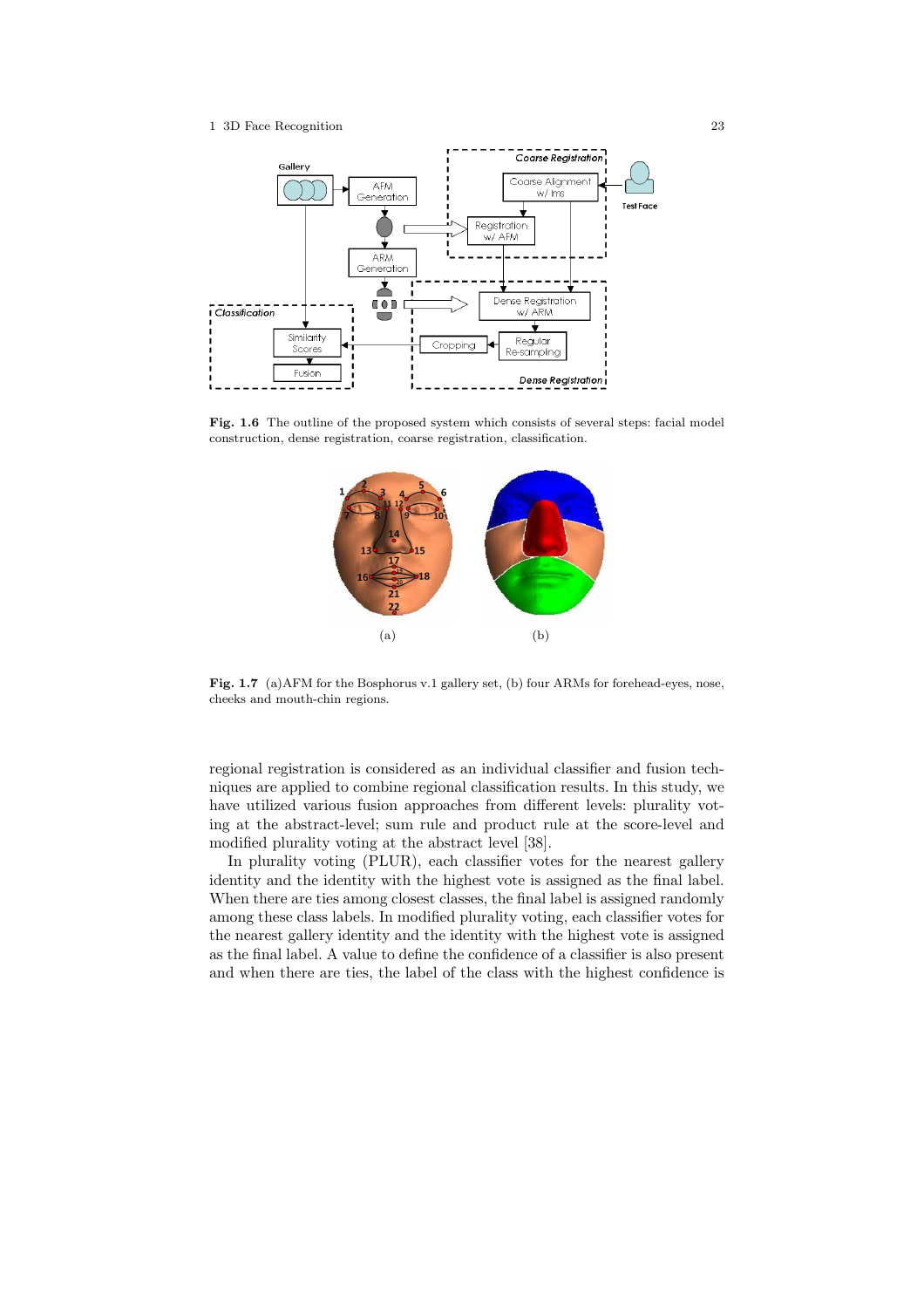chosen as the final decision. More details on confidence-aided fusion methods can be found in [38], [37].

At the score-level, SUM and PRODUCT rules are tested, where similarity scores of individual classifiers are fused using simple arithmetic operations. For these approaches, the scores are normalized with the min-max normalization method prior to fusion.

Experiments: In our experiments, we have utilized both v.1 and v.2 of the Bosphorus database. For each version, we have grouped the first neutral scan of each subject into the gallery. The scans containing expression and AU variations are grouped into the probe set. The number of scans in each gallery and probe set are given in Table 1.4. It is observed that when expressions are present, the baseline AFM-based classifier's performance drops by about 30%.

Table 1.4 Gallery and probe sets for Bosphorus Db. AFM-based ICP accuracies are also shown for each version.

| Bosphorus                |    |      | Gallery Probe AFM results |
|--------------------------|----|------|---------------------------|
| neutral scans            | 34 | 102  | 100.00%                   |
| $ v.1 $ expression scans |    | 339  | 71.39%                    |
| neutral scans            | 47 |      |                           |
| $ v.2 $ expression scans |    | 1508 | 67.67%                    |

To deal with expression variations, we have proposed to use a part-based registration approach. The ICP registration is greatly affected by the accuracy of the coarse alignment of surfaces. To analyze the affect, we have proposed two different coarse alignment approaches for the ARM-based registration. The first method is referred to as the one-pass registration, where coarse alignment of facial surfaces are handled by Procrustes analysis of 22 manual landmarks. In the second approach, namely the two-pass registration, before registering with the regional models, dense alignment with the AFM is obtained.

In Table 1.5, recognition accuracies obtained for ARM-based registration using both coarse alignment approaches are given. As observed in the results, when expression diversity is large, as in v.2, better results are obtained by utilizing the two-pass registration.

As the results in Table 1.5 exhibit, the nose and forehead-eyes regions are less affected by deformations caused by facial expressions and therefore these regional classifiers yield better results. However, different expressions affect different facial regions, and fusing the results of all regions always yields better results than relying on a single region. Table 1.6 shows the results of fusion using different fusion rules on scores obtained by the two-pass registration. It is observed that the best performance is achieved by the product rule. Above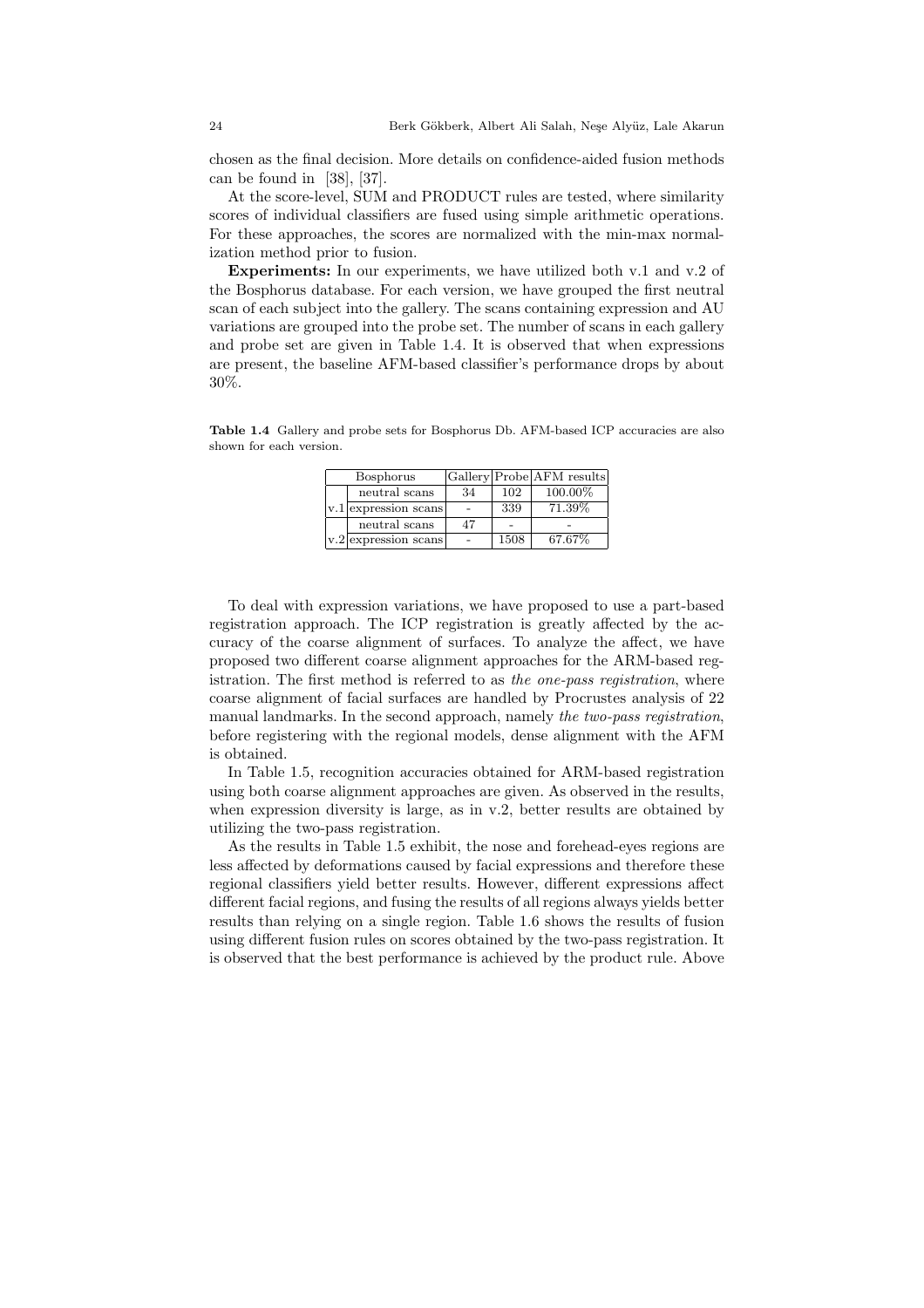| ARM                                   |                         | One-pass | Two-pass |     |  |
|---------------------------------------|-------------------------|----------|----------|-----|--|
|                                       | v.1                     | v.2      | v.1      | v.2 |  |
| forehead-eyes 82.89 82.16 82.89 83.09 |                         |          |          |     |  |
| nose                                  | 85.55 82.23 85.84 83.95 |          |          |     |  |
| cheeks                                | 53.39 52.12 54.57 51.72 |          |          |     |  |
| mouth-chin                            | 42.48 34.55 45.72 34.95 |          |          |     |  |

Table 1.5 Comparison of coarse alignment approaches.

95% for both datasets. It is observed that this performance is more than 10% above the performance of the best regional classifier, the nose.

The accuracy of the MOD-PLUR method, which utilizes the classifier confidences, follows the performance of the product rule. The second score-level fusion method we have used, the sum rule, does not perform as good as the product rule or the confidence-aided fusion schemes. The accuracy of the sum rule can be improved by weighting the effect of regional classifiers. For the weighted-sum rule, the weights are calculated from an independent set: We have used v.1 to calculate the weights for the v.2. The optimal weights calculated from the v.1 database are:  $w_{nose} = 0.40$ ,  $w_{eye} = 0.30$ ,  $w_{check} = 0.10$ , and  $w_{chin} = 0.20$ . Due to the weights chosen, nose and forehead-eyes regions have greater contribution to total recognition performance.

Table 1.6 Recognition rates  $(\%)$  for fusion techniques.

| Fusion Method               | v.1                          | v.2                     |
|-----------------------------|------------------------------|-------------------------|
| MOD-PLUR                    |                              | $94.40 \mid 94.03 \mid$ |
| <b>SUM</b>                  |                              | 88.79 91.78             |
| Weighted SUM  93.51   93.50 |                              |                         |
| <b>PROD</b>                 | $\left  95.87 \right  95.29$ |                         |

# 1.5 Conclusions

3D face recognition has matured to match the performance of 2D face recognition. When used together with 2D, it makes face a very strong biometric: Face as a biometric modality is widely acceptable for the general public, and face recognition technology is able to meet the accuracy demands of a wide range of applications.

While the accuracy of algorithms have met requirements in controlled tests, 3D face recognition systems have yet to be tested under real application scenarios. For certain application scenarios such as airport screening and access control, systems are being tested in the field. The algorithms in these application scenarios will need to be improved to perform robustly under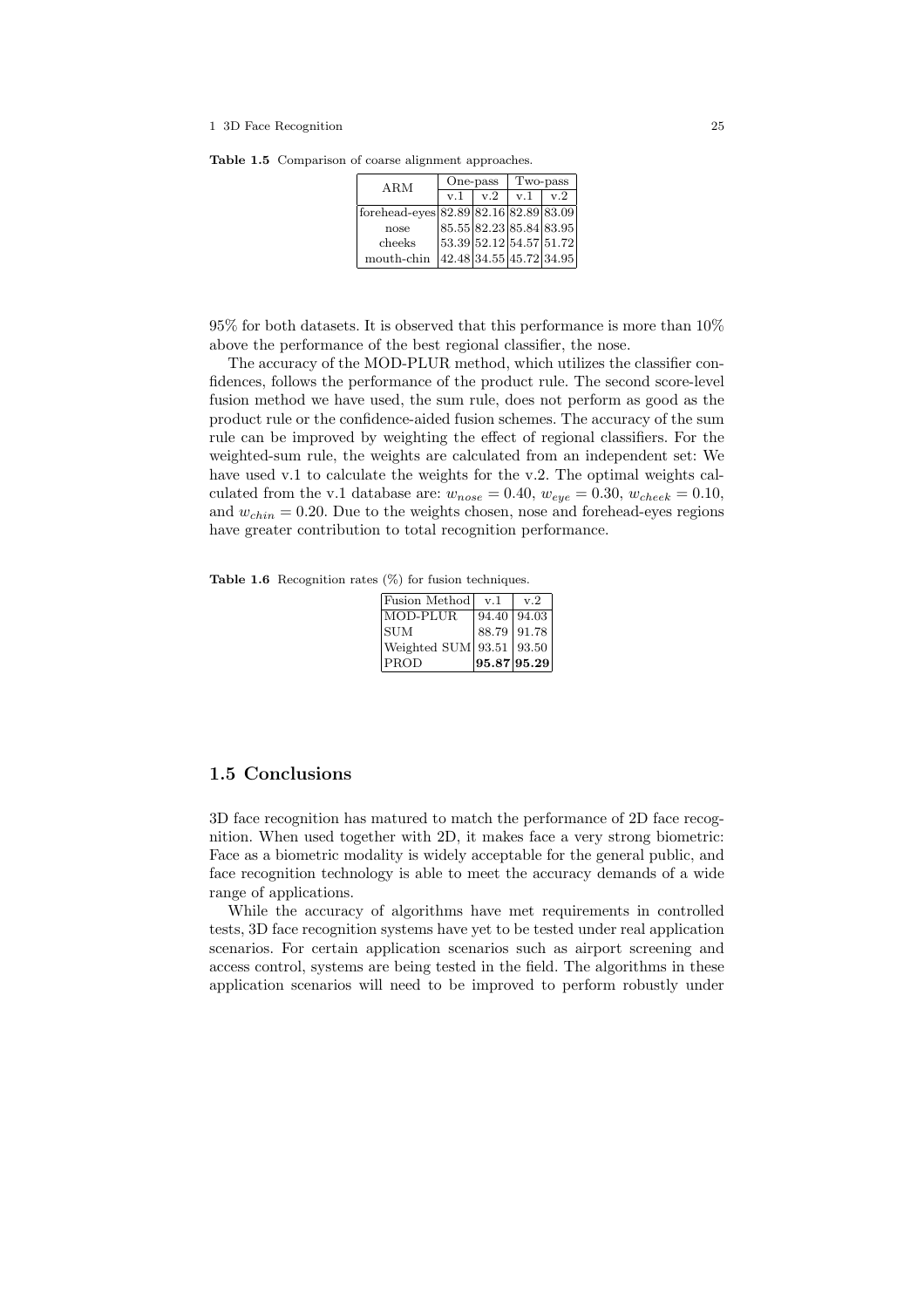time changes and uncooperative users. For other application scenarios, such as convenience and consumer applications, the technology is not yet appropriate: The sensors should get faster, cheaper and less intrusive; and algorithms should adapt to the new sensor technologies to yield good performance with coarser and noisier data.

One property of 3D face recognition sets it apart from other biometric modalities: It is inherently a multimodal biometric, comprising texture and shape. Therefore, a lot of research efforthas gone into the fusion of 2D and 3D information. There are yetareas to be explored in the interplay of 2D and 3D: How to obtain one from the other; how to match one to the other, how to use one to constrain the other. In the future, with the widespread use of 3D video, the time dimension will open new possibilities for research, and it will be possible to combine 3D face with behavioral biometrics expressed in the time dimension.

# 1.6 Questions

- What are the advantages of 3D over 2D for face recognition, and vice versa? Would a 2D+3D system overcome the drawbacks of each of these systems, or suffer under all these drawbacks?
- Consider the five scenarios presented in the first section. What are the security vulnerabilities for each of these scenarios? How would you overcome these vulnerabilities?
- Propose a method for a 3D-face based biometric authentication system for banking applications. Which sensor technology is appropriate? How would the biometric templates be defined? Where would they be stored? What would be the processing requirements?
- Discuss the complexity of an airport security system, in terms of memory size and processing load, under different system alternatives.
- If the 3D data acquired from a sensor is noisy, what can be done?
- How many landmark points are needed for a 3D FR system? Where would they be chosen?
- What are the pros and cons of deformable registration vs. rigid registration?
- Propose an analysis-by-synthesis approach for 3D face recognition.
- Is feature extraction possible before registration? If yes, propose a method.
- Suppose a 3DFR system represents shape features by Mean and Gaussian curvatures, and texture features by Gabor features. Which fusion approach is appropriate? Data level or decision level fusion? Discuss and propose a fusion method.
- What would you do to deceive a 3D face recognizer? What would you add to the face recognition system to overcome your deception attacks?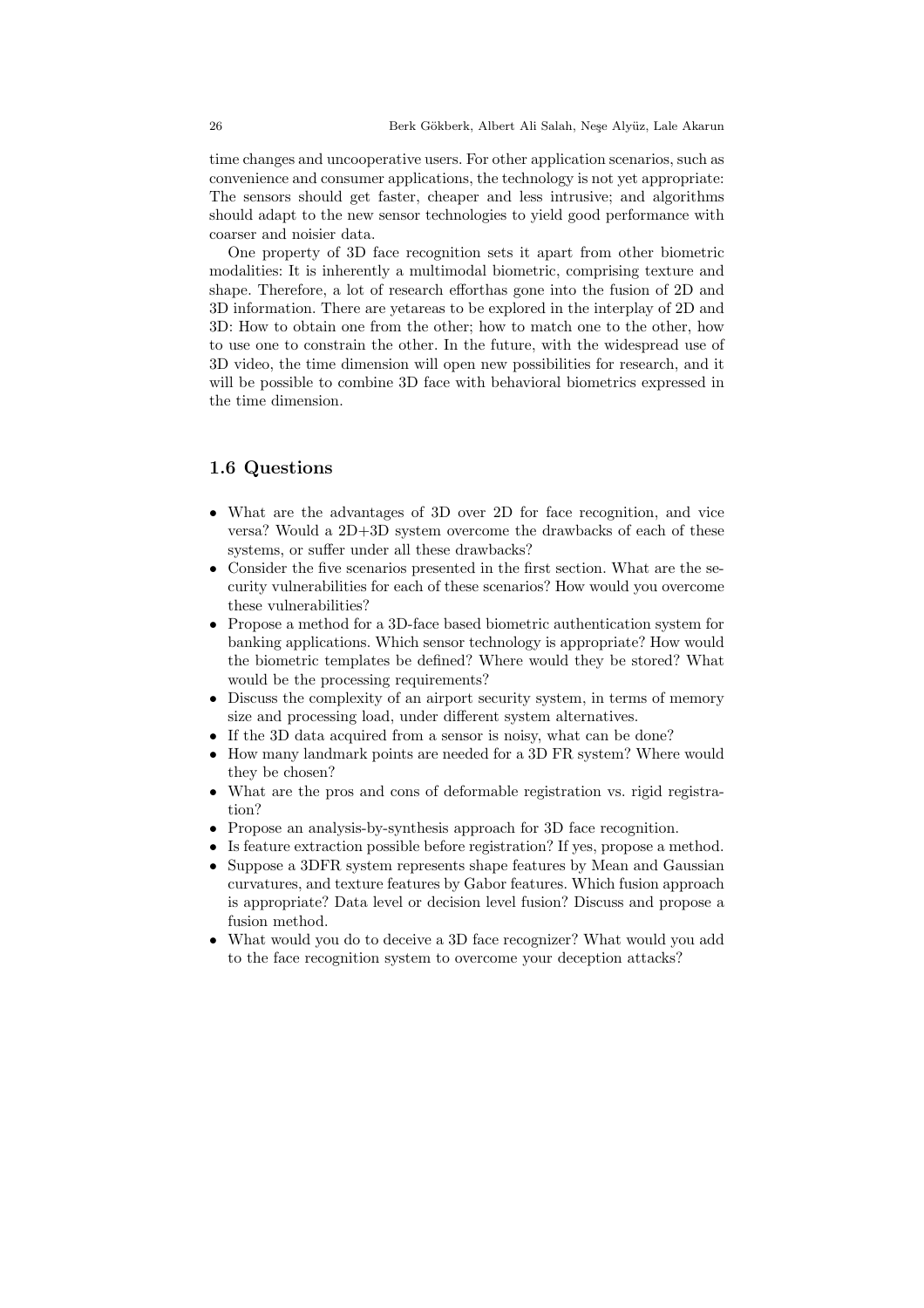## References

- 1. The BJUT-3D Large-Scale Chinese Face Database, MISKL-TR-05-FMFR-001, 2005.
- 2. D. Riccio G. Sabatino A. F. Abate, M. Nappi. 2D and 3D face recognition: A survey. Pattern Recognition Letters, 28:1885–1906, 2007.
- 3. A. Abate, M. Nappi, S. Ricciardi, and G. Sabatino. Fast 3d face recognition based on normal map. In IEEE International Conference on Image Processing, pages 946–949, 2005.
- 4. A. Abate, M. Nappi, D. Riccio, and G. Sabatino. 3d face recognition using normal sphere and general fourier descriptor. In ICPR, 2006.
- 5. E. Akagunduz and I. Ulusoy. 3d object representation using transform and scale invariant 3d features. Computer Vision, 2007. ICCV 2007. IEEE 11th International Conference on, pages 1–8, 14-21 Oct. 2007.
- 6. H. Cinar Akakın, A.A. Salah, L. Akarun, and B. Sankur. 2d/3d facial feature extraction. In Proc. SPIE Conference on Electronic Imaging, 2006.
- 7. Bennamoun M. Al-Osaimi F.R. and Mian A. Integration of local and global geometrical cues for 3D face recognition. Pattern Recognition, 41(2):1030–1040, 2008.
- 8. B. B. Amor, M. Ardabilian, and L. Chen. New experiments on icp-based 3D face recognition and authentication. ICPR 2006, 2006.
- 9. S. Arca, P. Campadelli, and R. Lanzarotti. A face recognition system based on automatically determined facial fiducial points. Pattern Recognition, 39:432–443, 2006.
- 10. C. BenAbdelkader and P.A. Griffin. Comparing and combining depth and texture cues for face recognition. Image and Vision Computing, 23(3):339–352, 2005.
- 11. P. Besl and N. McKay. A method for registration of 3-d shapes. IEEE Transactions on Pattern Analysis and Machine Intelligence, 14(2):239–256, 1992.
- 12. GM Beumer, Q. Tao, AM Bazen, and RNJ Veldhuis. A landmark paper in face recognition. Proc. 7th Int. Conf. on Automatic Face and Gesture Recognition, pages 73–78, 2006.
- 13. C. Beumier and M. Acheroy. Automatic 3D face authentication. Image and Vision Computing, 18(4):315–321, 2000.
- 14. C. Beumier and M. Acheroy. Face verification from 3d and grey level cues. Pattern Recognition Letters, 22:1321–1329, 2001.
- 15. V. Blanz and T. Vetter. Face recognition based on fitting a 3d morphable model. IEEE Transactions on Pattern Analysis and Machine Intelligence, 25(9):1063–1074, 2003.
- 16. C. Boehnen and T. Russ. A fast multi-modal approach to facial feature detection. In Proc.  $7^{th}$  IEEE Workshop on Applications of Computer Vision, pages 135-142, 2005.
- 17. F. Bookstein. Shape and the information in medical images: A decade of the morphometric synthesis. Computer Vision and Image Understanding, pages 99–118, 1997.
- 18. F. L. Bookstein. Principal warps: thin-plate splines and the decomposition of deformations. IEEE Trans. Pattern Analysis and Machine Intelligence, 11:567–585, 1989.
- 19. K. Bowyer, Chang K., and P. Flynn. A survey of approaches and challenges in 3d and multi-modal 3d  $+$  2d face recognition. Computer Vision and Image Understanding, 101:1–15, 2006.
- 20. A. M. Bronstein, M. M. Bronstein, and R. Kimmel. Three-dimensional face recognition. International Journal of Computer Vision, 5(30), 2005.
- 21. K. I. Chang, K. W. Bowyer, and P. J. Flynn. Adaptive rigid multi-region selection for handling expression variation in 3D face recognition. In 2005 IEEE Computer Society Conference on Computer Vision and Pattern Recognition (CVPR'05), pages 157–164, 2005.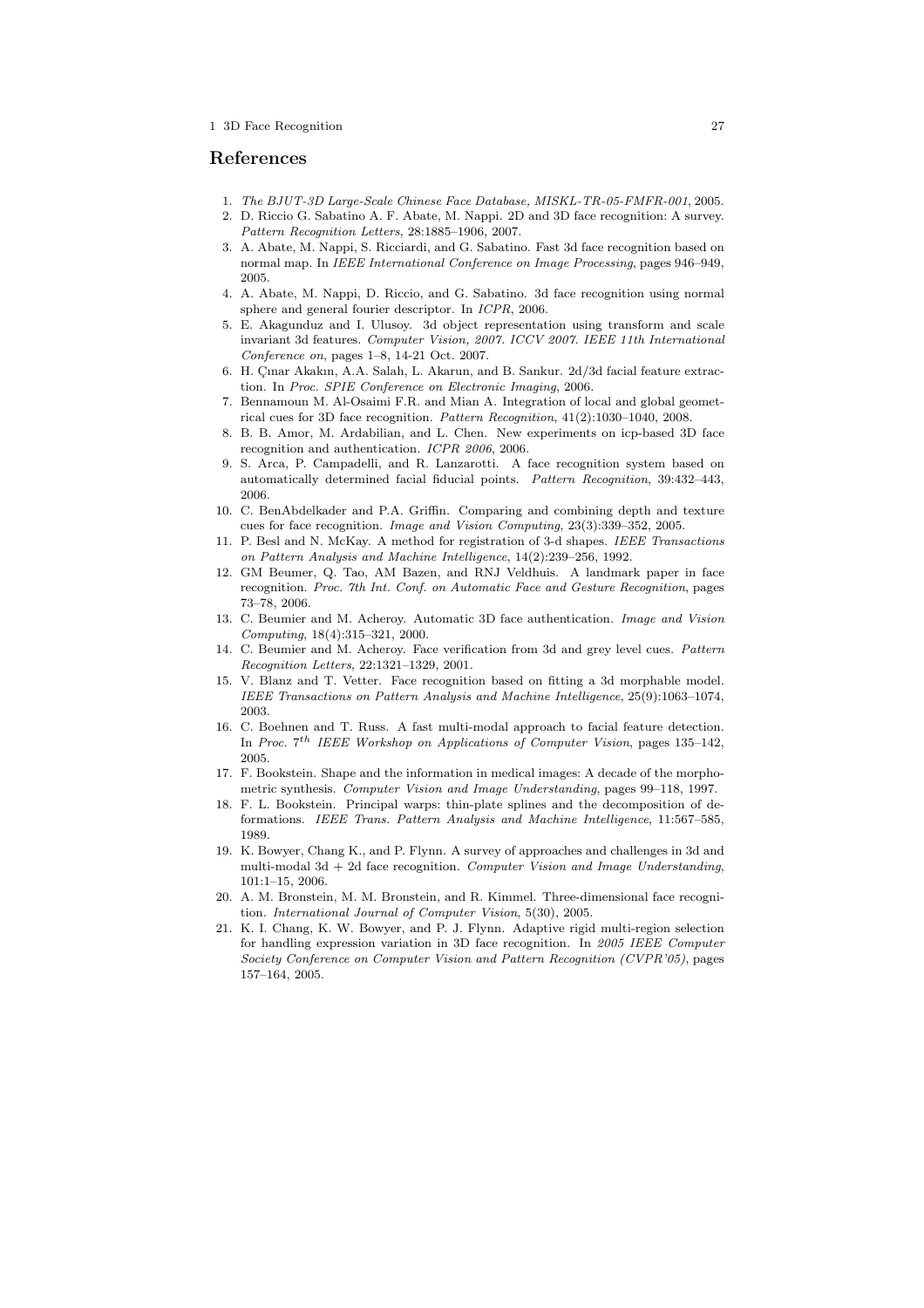- 22. K. I. Chang, K. W. Bowyer, and P. J. Flynn. An evaluation of multi-modal 2D+3D face biometrics. IEEE Trans. on PAMI, 27(4):619–624, 2005.
- 23. C.S. Chua, F. Han, and Y.K. Ho. 3d human face recognition using point signature. In Proc. IEEE International Conference on Automatic Face and Gesture Recognition, pages 233–238, 2000.
- 24. D. Colbry, G. Stockman, and A.K. Jain. Detection of anchor points for 3d face verification. In Proc. IEEE Workshop on Advanced 3D Imaging for Safety and Security, 2005.
- 25. Alessandro Colombo, Claudio Cusano, and Raimondo Schettini. 3d face detection using curvature analysis. Pattern Recogn., 39(3):444–455, 2006.
- 26. C. Conde, A. Serrano, L.J. Rodríguez-Aragón, and E. Cabello. 3d facial normalization with spin images and influence of range data calculation over face verification. In IEEE Conf. Computer Vision and Pattern Recognition, 2005.
- 27. J. Cook, V. Chandran, and C. Fookes. 3D face recognition using log-gabor templates. In Biritish Machine Vision Conference, pages 83–92, 2006.
- 28. J. Cook, V. Chandran, S. Sridharan, and C. Fookes. Gabor filter bank representation for 3D face recognition. Proceedings of the Digital Imaging Computing: Techniques and Applications (DICTA), 2005.
- 29. D. Cristinacce and TF Cootes. Facial feature detection and tracking with automatic template selection. Proc. 7th Int. Conf. on Automatic Face and Gesture Recognition, pages 429–434, 2006.
- 30. Kresimir Delac and Mislav Grgic. Face Recognition. I-Tech Education and Publishing, Vienna, Austria, 2007.
- 31. HK Ekenel, H. Gao, and R. Stiefelhagen. 3-D Face Recognition Using Local Appearance-Based Models. Information Forensics and Security, IEEE Transactions on, 2(3 Part 2):630–636, 2007.
- 32. H.K. Ekenel, H. Gao, and R. Stiefelhagen. 3-d face recognition using local appearancebased models. IEEE Transactions on Information Forensics and Security, 2(3):630– 636, 2007.
- 33. A.H. Eraslan. 3d universal face-identification technology: Knowledge-based composite-photogrammetry. In Biometrics Consortium, 2004.
- 34. T. Faltemier, K. W. Bowyer, and P. J. Flynn. 3D face recognition with region committee voting. In Proc. 3DPVT, pages 318–325, 2006.
- 35. T. Faltemier, K. W. Bowyer, and P. J. Flynn. A region ensemble for 3D face recognition. IEEE Transactions on Information Forensics and Security, 3(1):62–73, 2007.
- 36. Timothy C. Faltemier, Kevin W. Bowyer, and Patrick J. Flynn. Using a multiinstance enrollment representation to improve 3D face recognition. In Proc. of. Biometrics: Theory, Applications, and Systems, (BTAS), pages 1–6, 2007.
- 37. B. Gökberk and L. Akarun. Comparative analysis of decision-level fusion algorithms for 3D face recognition. In Proc. ICPR, pages 1018–1021, 2006.
- 38. B. Gökberk, H. Dutagaci, L. Akarun, and B. Sankur. Representation plurality and decision level fusion for 3D face recognition. IEEE Trans. on Systems, Man, and Cybernetics, in press.
- 39. C. Goodall. Procrustes methods in the statistical analysis of shape. Journal of the Royal Statistical Society B, 53(2):285–339, 1991.
- 40. R. Herpers and G. Sommer. An attentive processing strategy for the analysis of facial features. NATO ASI series. Series F: computer and system sciences, pages 457–468, 1998.
- 41. Thomas Heseltine, Nick Pears, and Jim Austin. Three-dimensional face recognition using combinations of surface feature map subspace components. Image and Vision Computing, 26:382–396, March 2008.
- 42. C. Hesher, A. Srivastava, and G. Erlebacher. A novel technique for face recognition using range imaging. Proc. of the Seventh Int. Symposium on Signal Processing and Its Applications, pages 201–204, 2003.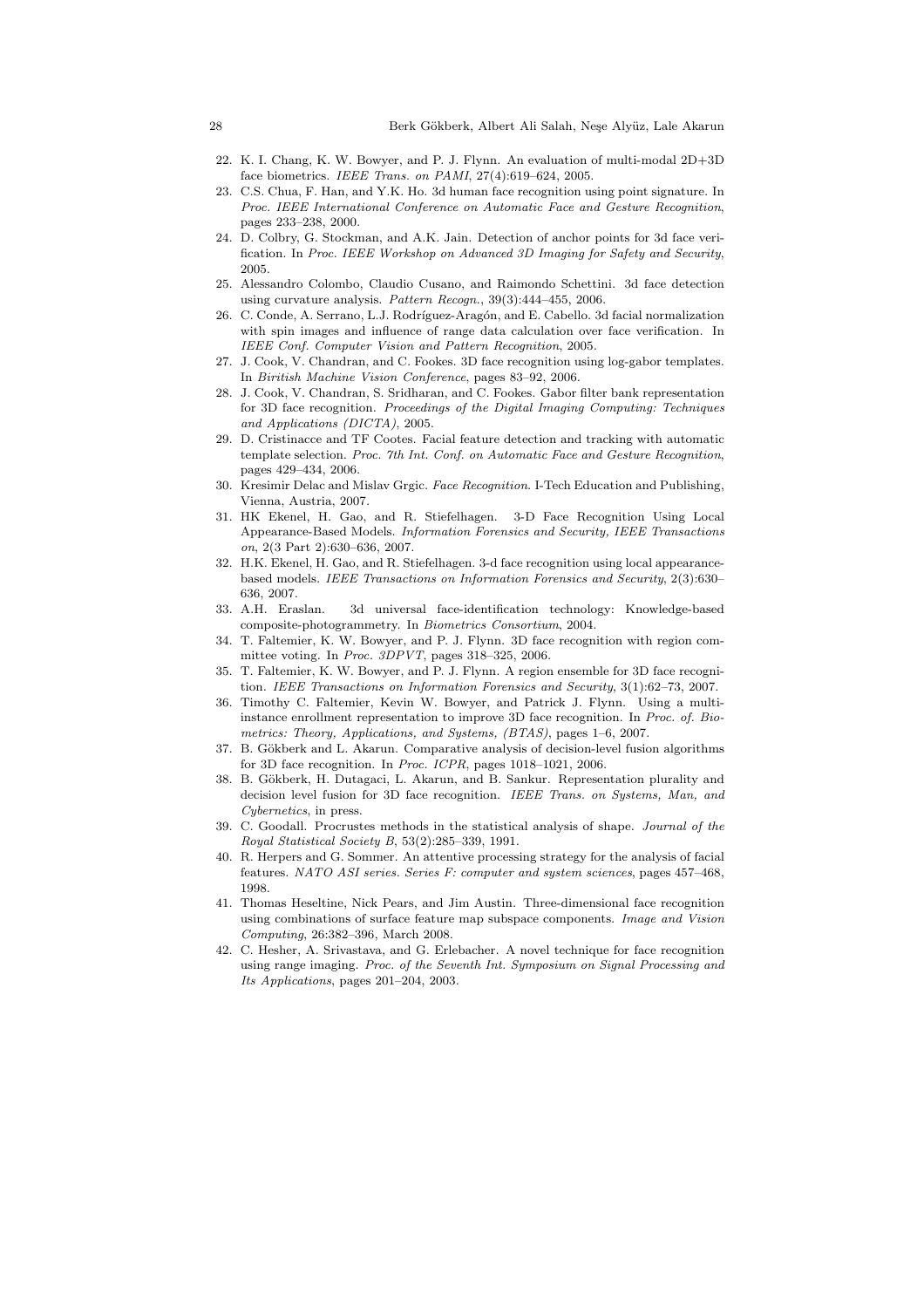- 43. M. Hüsken, M. Brauckmann, S. Gehlen, and C. von der Malsburg. Strategies and benefits of fusion of 2d and 3d face recognition. In Proc. IEEE Conf. Computer Vision and Pattern Recognition, 2005.
- 44. T. Hutton, B. Buxton, and P. Hammond. Dense surface point distribution models of the human face. In IEEE Workshop on Mathematical Methods in Biomedic Image Analysis, pages 153–160, 2001.
- 45. M.O. İrfanoğlu, B. Gökberk, and L. Akarun. 3d shape-based face recognition using automatically registered facial surfaces. In Proc. Int. Conf. on Pattern Recognition, volume 4, pages 183–186, 2004.
- 46. I. Kakadiaris, G. Passalis, G. Toderici, N. Murtuza, Y. Lu, N. Karampatziakis, and T. Theoharis. 3d face recognition in the presence of facial expressions: an annotated deformable model approach. IEEE Trans. Pattern Analysis and Machine Intelligence, 29(4):640–649, 2007.
- 47. I. A. Kakadiaris, G. Passalis, G. Toderici, M. N. Murtuza, Y. Lu, N. Karampatziakis, and T. Theoharis. Three-dimensional face recognition in the presence of facial expressions: an annotated deformable model approach. IEEE Trans. on PAMI, 29(4):640–649, 2004.
- 48. I.A. Kakadiaris, G. Passalis, T. Theoharis, G. Toderici, I. Konstantinidis, and N. Murtuza. Multimodal face recognition: combination of geometry with physiological information. In Proc. Computer Vision and Pattern Recognition Conference, pages 1022–1029, 2005.
- 49. M. Kass, A. Witkin, and D. Terzopoulos. Snakes: Active contour models. International Journal of Computer Vision, 1(4):321–331, 1988.
- 50. A. Lanitis, C. J. Taylor, and T. F. Cootes. Toward automatic simulation of aging effects on face images. IEEE Trans. Pattern Anal. Mach. Intell., 24(4):442–455, 2002.
- 51. J. C. Lee and E. Milios. Matching range images of human faces. In International Conference on Computer Vision, pages 722–726, 1990.
- 52. Y. Lee, H. Song, U. Yang, and H. Shin K. Sohn. Local feature based 3D face recognition. In International Conference on Audio- and Video-based Biometric Person Authentication (AVBPA 2005), pages 909–918, 2005.
- 53. P. Li, B.D. Corner, and S. Paquette. Automatic landmark extraction from threedimensional head scan data. Proceedings of SPIE, 4661:169, 2002.
- 54. CT Liao, YK Wu, and SH Lai. Locating facial feature points using support vector machines. Proc. 9th Int. Workshop on Cellular Neural Networks and Their Applications, pages 296–299, 2005.
- 55. X. Lu, A. Jain, and D. Colbry. Matching 2.5D face scans to 3D models. IEEE Transactions on Pattern Analysis and Machine Intelligence, 28(1):31–43, 2006.
- 56. S. Malassiotis and M.G. Strintzis. Pose and illumination compensation for 3d face recognition. In Proc. International Conference on Image Processing, 2004.
- 57. Z. Mao, P. Siebert, P. Cockshott, and A. Ayoub. Constructing dense correspondences to analyze 3d facial change. In International Conference on Pattern Recognition, pages 144–148, 2004.
- 58. T. Maurer, D. Guigonis, I. Maslov, B. Pesenti, A. Tsaregorodtsev, D. West, and G. Medioni. Performance of geometrix activeid 3d face recognition engine on the frgc data. In Proc. IEEE Workshop Face Recognition Grand Challenge Experiments, 2005.
- 59. C. McCool, V. Chandran, S. Sridharan, and C. Fookes. 3d face verification using a free-parts approach. Pattern Recognition Letters (In Press), 2008.
- 60. G. Medioni and R. Waupotitsch. Face recognition and modeling in 3d. In IEEE Int. Workshop on Analysis and Modeling of Faces and Gestures, pages 232–233, 2003.
- 61. K. Messer, J. Matas, J. Kittler, J. Luettin, and G. Maitre. Xm2vtsdb: The extended m2vts database. In Proc. 2<sup>nd</sup> International Conference on Audio and Video-based Biometric Person Authentication, 1999.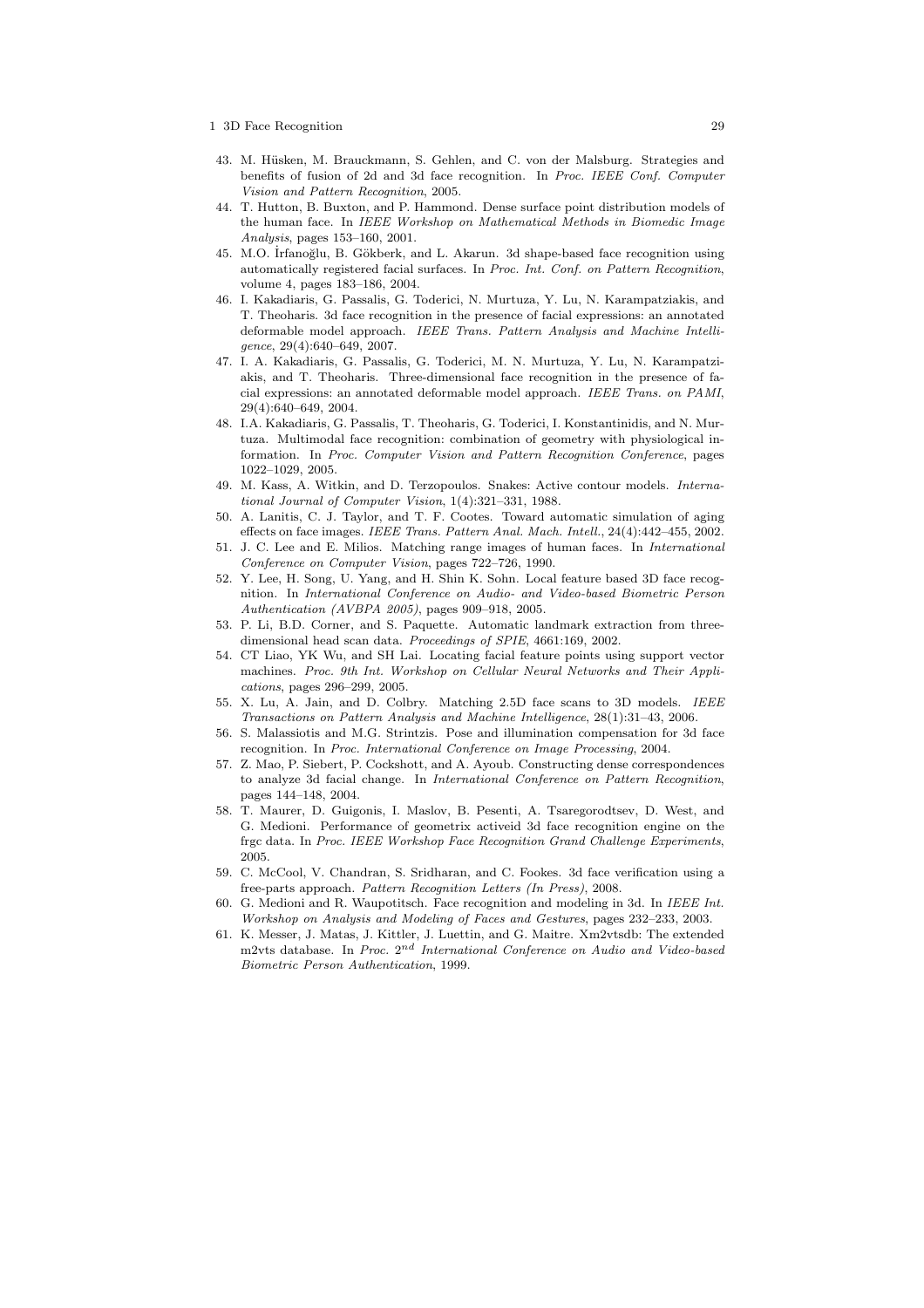- 62. A. S. Mian, M. Bennamoun, and R. Owens. An efficient multimodal 2D-3D hybrid approach to automatic face recognition. IEEE Trans. on PAMI, 29(11):1927–1943, 2007.
- 63. Ajmal S. Mian, Mohammed Bennamoun, and Robyn Owens. An efficient multimodal 2d-3d hybrid approach to automatic face recognition. IEEE Transactions on Pattern Analysis and Machine Intelligence, 29(11):1927–1943, 2007.
- 64. A. B. Moreno, A. Sanchez, J. F. Velez, and F. J. Diaz. Face recognition using 3D surface-extracted descriptors. In Irish Machine Vision and Image Processing Conference (IMVIP 2003), 2003.
- 65. A.B. Moreno and Á. Sánchez. Gavabdb: A 3d face database. In Proc.  $2^{nd}$  COST275 Workshop on Biometrics on the Internet, 2004.
- 66. A.B. Moreno, A. Sanchez, J. F. Velez, and F. J. Diaz. Face recognition using 3d surface-extracted descriptors. In Proc. of the Irish Machine Vision and Image Processing Conf., page 997, 2003.
- 67. I. Mpiperis, S. Malassiotis, and MG Strintzis. 3-D Face Recognition With the Geodesic Polar Representation. Information Forensics and Security, IEEE Transactions on, 2(3 Part 2):537–547, 2007.
- 68. University of Notre Dame (UND) Face Database. http://www.nd.edu/ cvrl/.
- 69. T. Papatheodorou and D. Reuckert. Evaluation of automatic 4D face recognition using surface and texture registration. Sixth International Conference on Automated Face and Gesture Recognition, pages 321–326, 2004.
- 70. T. Papatheodorou and D. Rueckert. Evaluation of 3D face recognition using registration and pca. AVBPA, LNCS, 3546:997–1009, 2005.
- 71. T. Papatheodorou and D. Rueckert. Evaluation of 3d face recognition using registration and pca. In AVBPA05, page 997, 2005.
- 72. Dijana Petrovska-Delacrtaz, Grard Chollet, and Bernadette Dorizzi. Guide to Biometric Reference Systems and Performance Evaluation (in publication). Springer-Verlag, London, 2008.
- 73. P. Jonathon Phillips, W. Todd Scruggs, Alice J. OToole, Patrick J. Flynn, Kevin W. Bowyer, Cathy L. Schott, and Matthew Sharpe. FRVT 2006 and ICE 2006 Large-Scale Results (NISTIR 7408), March 2007.
- 74. P.J. Phillips, P.J. Flynn, T. Scruggs, K.W. Bowyer, Jin Chang, K. Hoffman, J. Marques, Jaesik Min, and W. Worek. Overview of the face recognition grand challenge. In Proc. of. Computer Vision and Pattern Recognition, volume 1, pages 947–954, 2005.
- 75. P.J. Phillips, P.J. Flynn, T. Scruggs, K.W. Bowyer, and W. Worek. Preliminary face recognition grand challenge results. In Proceedings 7th International Conference on Automatic Face and Gesture Recognition, pages 15–24, 2006.
- 76. P.J. Phillips, P.J. Flynn, W.T. Scruggs, K.W. Bowyer, J. Chang, K. Hoffman, J. Marques, J. Min, and W.J. Worek. Overview of the face recognition grand challenge. In Proc. IEEE Conf. Computer Vision and Pattern Recognition, volume 1, pages 947– 954, 2005.
- 77. D. Riccio and J.L. Dugelay. Asymmetric 3d/2d processing: a novel approach for face recognition. In  $13^{th}$  Int. Conf. on Image Analysis and Processing LNCS, volume 3617, pages 986–993, 2005.
- 78. Daniel Riccio and Jean-Luc Dugelay. Geometric invariants for 2d/3d face recognition. Pattern Recogn. Lett., 28(14):1907–1914, 2007.
- 79. T. Russ, C. Boehnen, and T. Peters. 3D face recognition using 3D alignment for pca. Proc. of. the IEEE Computer Vision and Pattern Recognition (CVPR06), 2006.
- 80. T. Russ, M. Koch, and C. Little. A 2D range hausdorff approach for 3D face recognition. IEEE Workshop on Face Recognition Grand Challenge Experiments, 2005.
- 81. A. A. Salah and L. Akarun. 3d facial feature localization for registration. In Proc. Int. Workshop on Multimedia Content Representation, Classification and Security LNCS, volume 4105/2006, pages 338–345, 2006.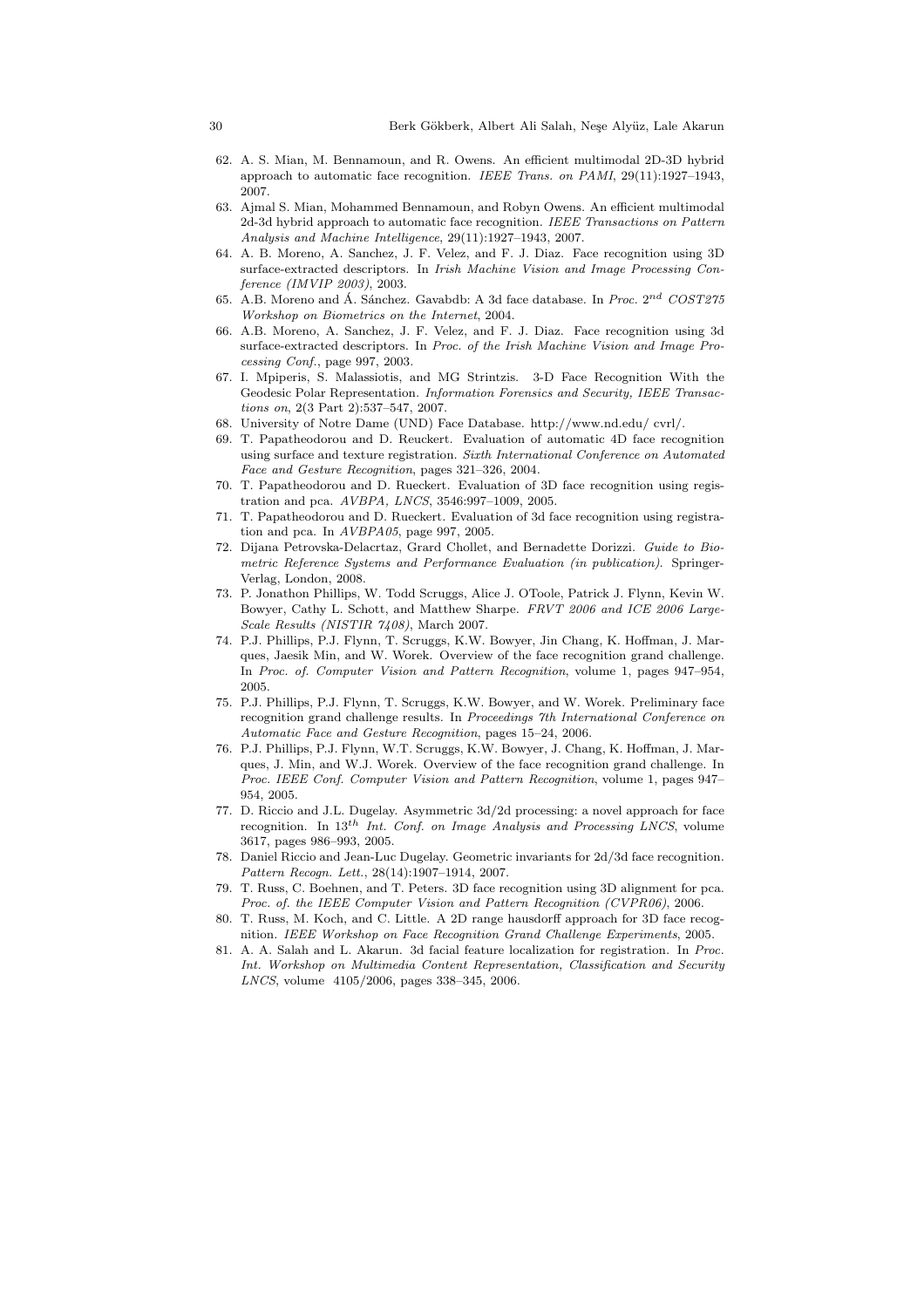- 82. A.A. Salah, N. Alyüz, and L. Akarun. Registration of three-dimensional face scans with average face models. Journal of Electronic Imaging, 17:011006, 2008.
- 83. Albert Ali Salah, Hatice Cinar, Lale Akarun, and Bulent Sankur. Robust facial landmarking for registration. Annals of Telecommunications, 62(1-2):1608–1633, 2007.
- 84. A. Savran, N. Alyüz, H. Dibeklioğlu, O. Çeliktutan, B. Gökberk, B. Sankur, and L. Akarun. Bosphorus database for 3d face analysis. In European Workshop on Biometrics and Identity Management (accepted), 2008.
- 85. Arman Savran, Neşe Alyüz, Hamdi Dibeklioğlu, Oya Çeliktutan, Berk Gökberk, Lale Akarun, and Bülent Sankur. Bosphorus database for 3D face analysis. In Submitted to the First European Workshop on Biometrics and Identity Management Workshop(BioID 2008).
- 86. Arman Savran, Oya Çeliktutan, Aydın Akyol, Jana Trojanova, Hamdi Dibeklioğlu, Semih Esenlik, Nesli Bozkurt, Cem Demirkır, Erdem Akagündüz, Kerem Çalıskan, Neşe Alyüz, Bülent Sankur, İlkay Ulusoy, Lale Akarun, and T. Metin Sezgin. 3D face recognition performance under adversarial conditions. In Proc. eNTERFACE07 Workshop on Multimodal Interfaces, 2007.
- 87. A. Scheenstra, A. Ruifrok, and R.C. Veltkamp. A survey of 3D face recognition methods. Proceedings of the International Conference on Audioand Video-Based Biometric Person Authentication (AVBPA), 2005.
- 88. R. Senaratne and S. Halgamuge. Optimised Landmark Model Matching for Face Recognition. Proc. 7th Int. Conf. on Automatic Face and Gesture Recognition, pages 120–125, 2006.
- 89. Myung Soo-Bae, Anshuman Razdan, and Gerald Farin. Automated 3d face authentication and recognition. In IEEE International Conference on Advanced Video and Signal based Surveillance, 2007.
- 90. H. Tanaka, M. Ikeda, and H. Chiaki. Curvature-based face surface recognition using spherical correlation principal directions for curved object recognition. In International Conference on Automated Face and Gesture Recognition, pages 372–377, 1998.
- 91. J.R. Tena, M. Hamouz, A.Hilton, and J. Illingworth. A validated method for dense non-rigid 3d face registration. In International Conference on Video and Signal Based Surveillance, pages 81–81, 2006.
- 92. F. Tsalakanidou, S. Malassiotis, and M. Strinzis. Integration of 2d and 3d images for enhanced face authentication. In Proc. AFGR, pages 266–271, 2004.
- 93. F. Tsalakanidou, D. Tzovaras, and M. Strinzis. Use of depth and colour eigenfaces for face recognition. Pattern Recognition Letters, 24:1427–1435, 2003.
- 94. Y. Wang and C.-S. Chua. Face recognition from 2d and 3d images using 3d gabor filters. Image and Vision Computing, 23(11):1018–1028, 205.
- 95. Y. Wang and C.S. Chua. Robust face recognition from 2D and 3D images using structural Hausdorff distance. Image and Vision Computing, 24(2):176–185, 2006.
- 96. Y. Wang, G. Pan, Z.Wu, and S. Han. Sphere-spin-image: A viewpoint-invariant surface representation for 3D face recognition. In ICCS, LNCS 3037, pages 427–434, 2004.
- 97. B. Weyrauch, J. Huang, B. Heisele, and V. Blanz. Component-based face recognition with 3d morphable models. In Proc. First IEEE Workshop on Face Processing in Video, 2004.
- 98. L. Wiskott, J.-M Fellous, N. Krüger, and C. von der Malsburg. Face recognition by elastic bunch graph matching. IEEE Transactions on Pattern Analysis and Machine Intelligence, 19(7):775–779, 1997.
- 99. K. Wong, K. Lam, and W. Siu. An efficient algorithm for human face detection and facial feature extraction under different conditions. Pattern Recognition, 34:1993– 2004, 2001.
- 100. Z. Wu, Y. Wang, and G. Pan. 3D face recognition using local shape map. In Processings of the Int. Conf. on Image Processing, pages 2003–2006, 2004.
- 101. C. Xu, T. Tan, Y. Wang, and L. Quan. Combining local features for robust nose location in 3D facial data. Pattern Recognition Letters, 27(13):1487–1494, 2006.

<sup>1 3</sup>D Face Recognition 31